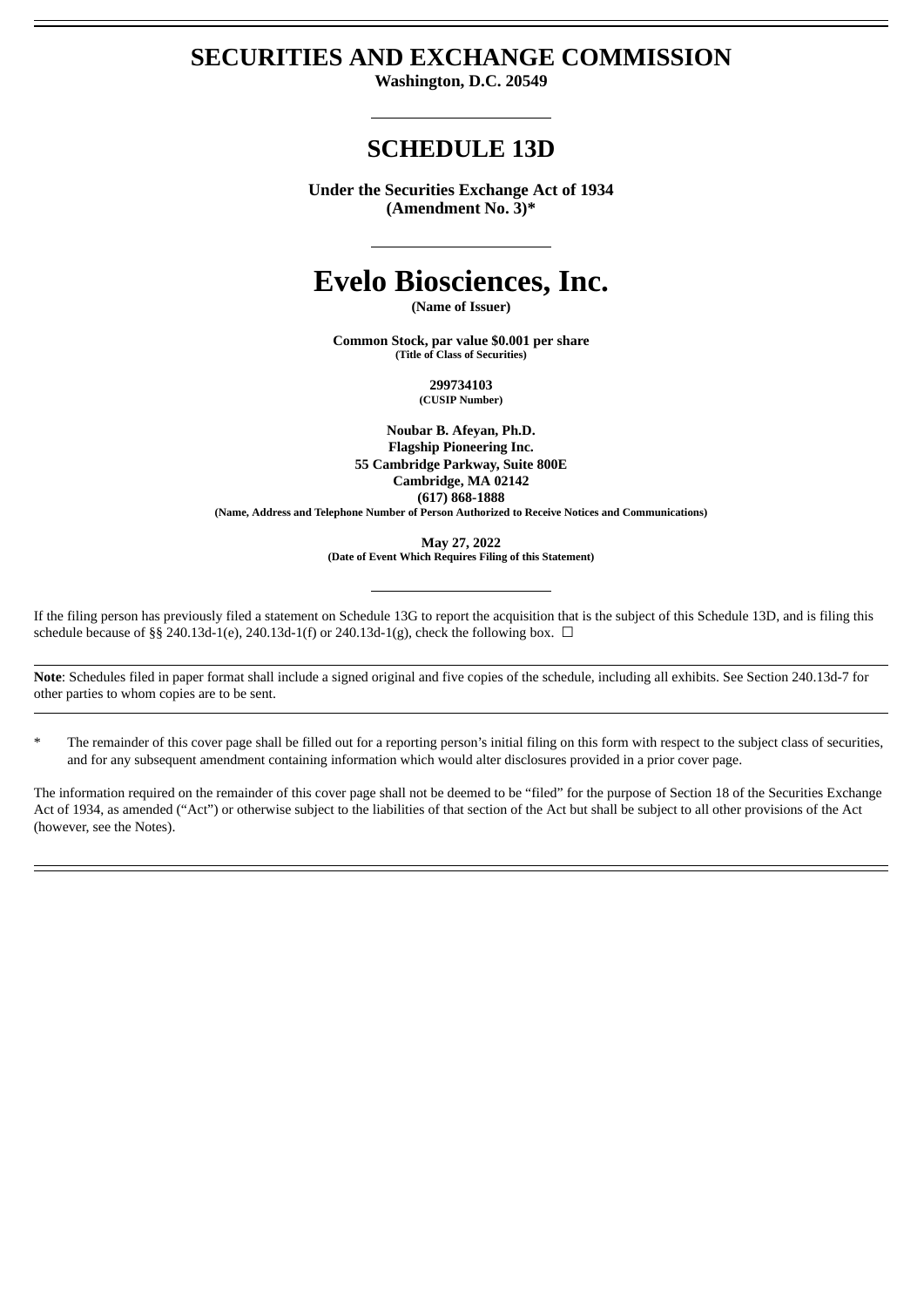| 1.               | Names of Reporting Persons.               |                  |                                                                                      |  |  |  |  |
|------------------|-------------------------------------------|------------------|--------------------------------------------------------------------------------------|--|--|--|--|
|                  | Flagship VentureLabs IV LLC               |                  |                                                                                      |  |  |  |  |
| $\overline{2}$ . |                                           |                  | Check the Appropriate Box if a Member of a Group (See Instructions)                  |  |  |  |  |
|                  | (a) $\Box$                                |                  | $(b)$ $\overline{\boxtimes}$                                                         |  |  |  |  |
| 3.               | <b>SEC Use Only</b>                       |                  |                                                                                      |  |  |  |  |
| 4.               |                                           |                  | Source of Funds (See Instructions)                                                   |  |  |  |  |
|                  | <b>WC</b>                                 |                  |                                                                                      |  |  |  |  |
| 5.               |                                           |                  | Check if Disclosure of Legal Proceedings Is Required Pursuant to Items 2(d) or 2(e)  |  |  |  |  |
|                  |                                           |                  |                                                                                      |  |  |  |  |
| 6.               | П<br>Citizenship or Place of Organization |                  |                                                                                      |  |  |  |  |
|                  |                                           |                  |                                                                                      |  |  |  |  |
|                  | Delaware                                  |                  |                                                                                      |  |  |  |  |
|                  |                                           | 7.               | <b>Sole Voting Power</b>                                                             |  |  |  |  |
|                  | Number of                                 |                  | $\mathbf{0}$                                                                         |  |  |  |  |
|                  | <b>Shares</b>                             | $\overline{8}$ . | <b>Shared Voting Power</b>                                                           |  |  |  |  |
|                  | Beneficially<br>Owned by                  |                  | 684,372                                                                              |  |  |  |  |
|                  | Each                                      | $\overline{9}$ . | <b>Sole Dispositive Power</b>                                                        |  |  |  |  |
|                  | Reporting                                 |                  |                                                                                      |  |  |  |  |
|                  | Person<br>With                            |                  | $\mathbf{0}$                                                                         |  |  |  |  |
|                  |                                           | 10.              | <b>Shared Dispositive Power</b>                                                      |  |  |  |  |
|                  |                                           |                  | 684,372                                                                              |  |  |  |  |
| 11.              |                                           |                  | Aggregate Amount Beneficially Owned by Each Reporting Person                         |  |  |  |  |
|                  | 684,372                                   |                  |                                                                                      |  |  |  |  |
| 12.              |                                           |                  | Check if the Aggregate Amount in Row (11) Excludes Certain Shares (See Instructions) |  |  |  |  |
|                  |                                           |                  |                                                                                      |  |  |  |  |
| 13.              | $\Box$                                    |                  | Percent of Class Represented by Amount in Row (11)                                   |  |  |  |  |
|                  |                                           |                  |                                                                                      |  |  |  |  |
|                  | 0.6%                                      |                  |                                                                                      |  |  |  |  |
| 14.              |                                           |                  | Type of Reporting Person (See Instructions)                                          |  |  |  |  |
|                  | <sub>00</sub>                             |                  |                                                                                      |  |  |  |  |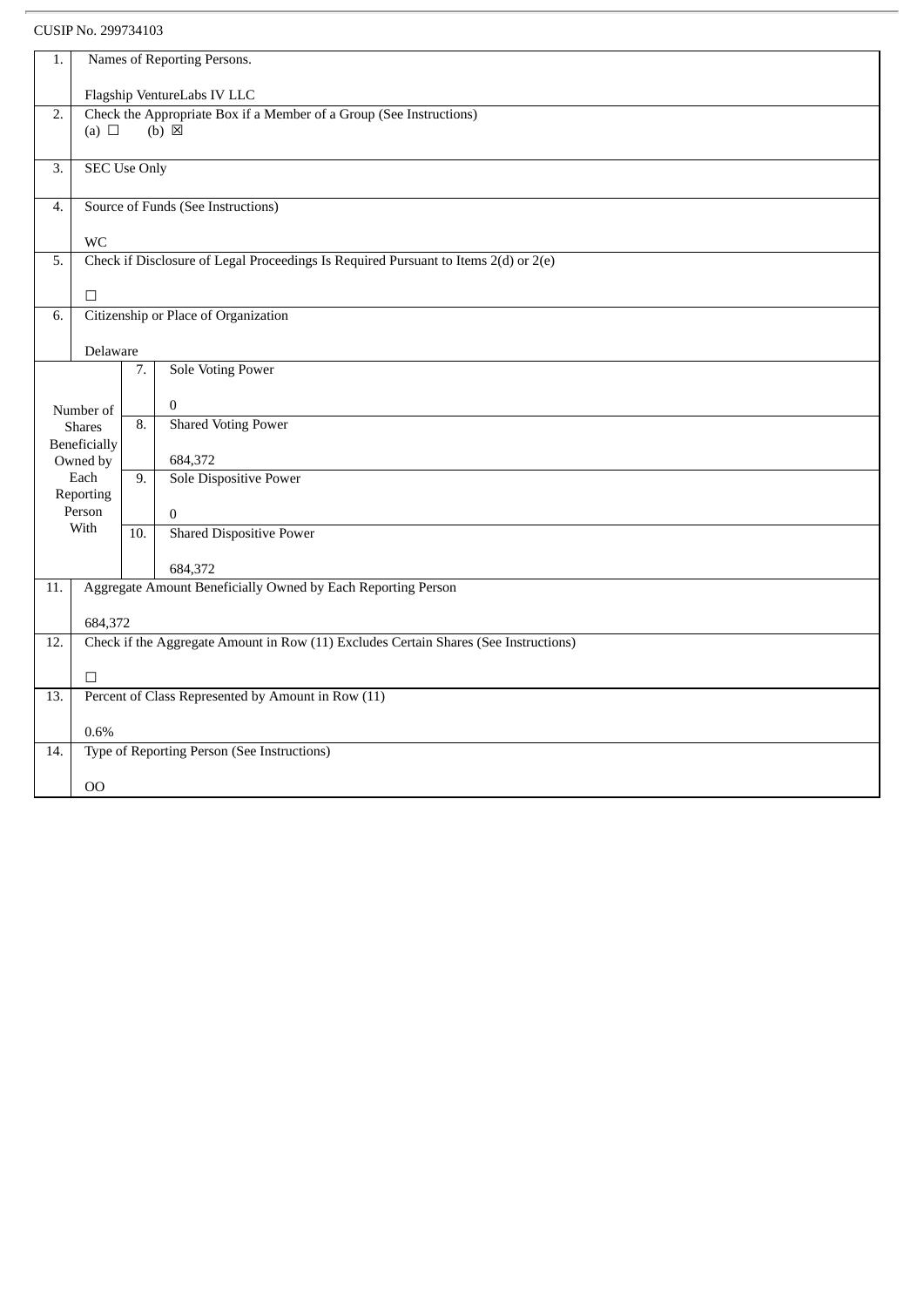| Names of Reporting Persons.<br>1. |                                 |                  |                                                                                      |  |  |  |  |
|-----------------------------------|---------------------------------|------------------|--------------------------------------------------------------------------------------|--|--|--|--|
|                                   | Flagship Ventures Fund IV, L.P. |                  |                                                                                      |  |  |  |  |
| 2.                                |                                 |                  | Check the Appropriate Box if a Member of a Group (See Instructions)                  |  |  |  |  |
|                                   | (a) $\Box$                      |                  | $(b) \boxtimes$                                                                      |  |  |  |  |
|                                   |                                 |                  |                                                                                      |  |  |  |  |
| 3.                                | <b>SEC Use Only</b>             |                  |                                                                                      |  |  |  |  |
| 4.                                |                                 |                  | Source of Funds (See Instructions)                                                   |  |  |  |  |
|                                   |                                 |                  |                                                                                      |  |  |  |  |
|                                   | <b>WC</b>                       |                  |                                                                                      |  |  |  |  |
| 5.                                |                                 |                  | Check if Disclosure of Legal Proceedings Is Required Pursuant to Items 2(d) or 2(e)  |  |  |  |  |
|                                   |                                 |                  |                                                                                      |  |  |  |  |
|                                   | $\Box$                          |                  |                                                                                      |  |  |  |  |
| 6.                                |                                 |                  | Citizenship or Place of Organization                                                 |  |  |  |  |
|                                   |                                 |                  |                                                                                      |  |  |  |  |
|                                   | Delaware                        |                  |                                                                                      |  |  |  |  |
|                                   |                                 | 7.               | <b>Sole Voting Power</b>                                                             |  |  |  |  |
|                                   | Number of                       |                  | $\Omega$                                                                             |  |  |  |  |
|                                   | <b>Shares</b>                   | $\overline{8}$ . | <b>Shared Voting Power</b>                                                           |  |  |  |  |
|                                   | Beneficially                    |                  |                                                                                      |  |  |  |  |
|                                   | Owned by<br>Each                |                  | 8,275,245                                                                            |  |  |  |  |
|                                   | Reporting                       |                  | <b>Sole Dispositive Power</b>                                                        |  |  |  |  |
|                                   | Person                          |                  |                                                                                      |  |  |  |  |
|                                   | With                            |                  | $\mathbf{0}$                                                                         |  |  |  |  |
|                                   |                                 | 10.              | <b>Shared Dispositive Power</b>                                                      |  |  |  |  |
|                                   |                                 |                  | 8,275,245                                                                            |  |  |  |  |
| 11.                               |                                 |                  | Aggregate Amount Beneficially Owned by Each Reporting Person                         |  |  |  |  |
|                                   |                                 |                  |                                                                                      |  |  |  |  |
|                                   | 8,275,245                       |                  |                                                                                      |  |  |  |  |
| 12.                               |                                 |                  | Check if the Aggregate Amount in Row (11) Excludes Certain Shares (See Instructions) |  |  |  |  |
|                                   |                                 |                  |                                                                                      |  |  |  |  |
|                                   | $\Box$                          |                  |                                                                                      |  |  |  |  |
| 13.                               |                                 |                  | Percent of Class Represented by Amount in Row (11)                                   |  |  |  |  |
|                                   | 7.7%                            |                  |                                                                                      |  |  |  |  |
| 14.                               |                                 |                  | Type of Reporting Person (See Instructions)                                          |  |  |  |  |
|                                   |                                 |                  |                                                                                      |  |  |  |  |
|                                   | PN                              |                  |                                                                                      |  |  |  |  |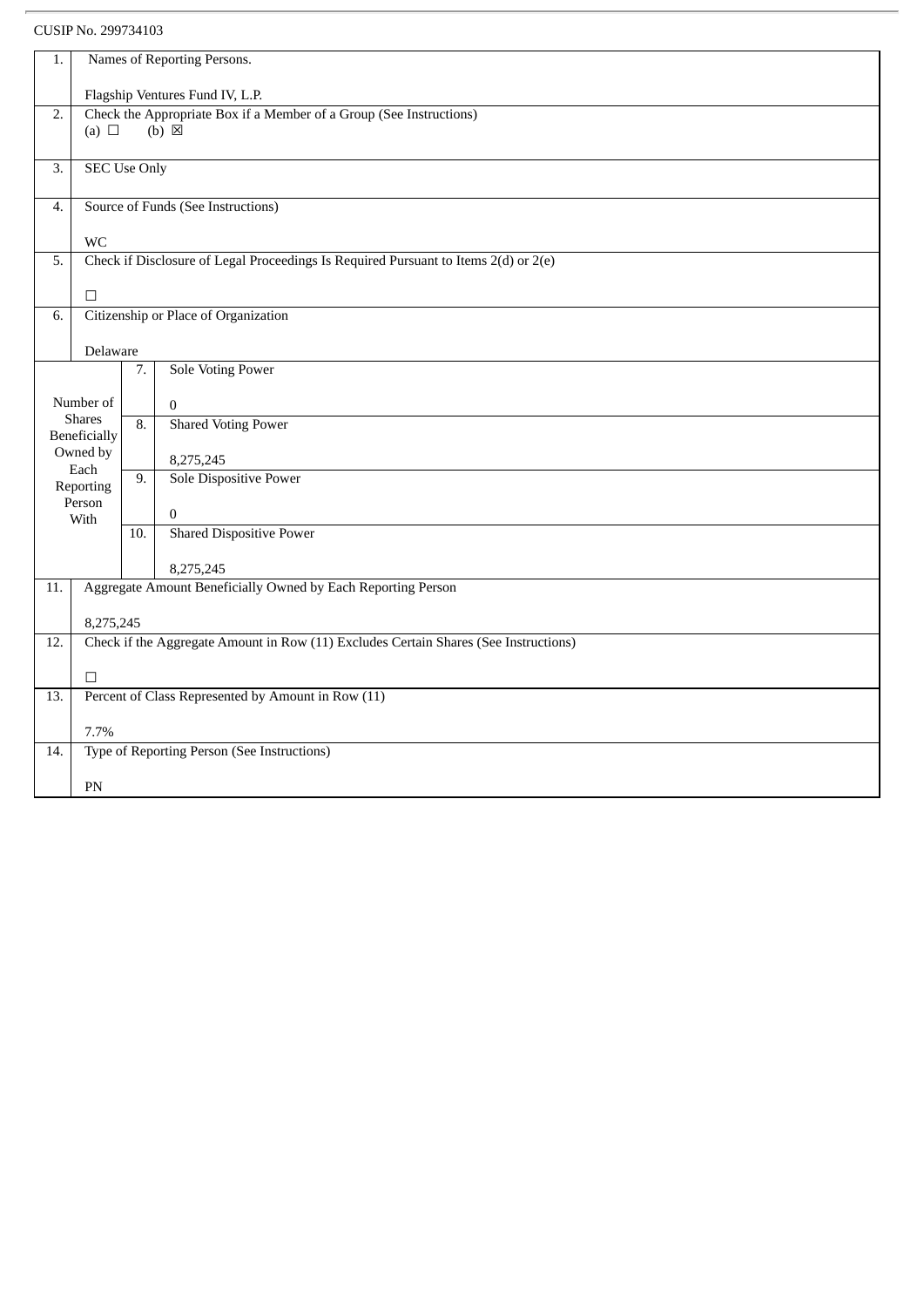| 1.               |                                    | Names of Reporting Persons. |                                                                                      |  |  |  |  |
|------------------|------------------------------------|-----------------------------|--------------------------------------------------------------------------------------|--|--|--|--|
|                  | Flagship Ventures Fund IV-Rx, L.P. |                             |                                                                                      |  |  |  |  |
| $\overline{2}$ . |                                    |                             | Check the Appropriate Box if a Member of a Group (See Instructions)                  |  |  |  |  |
|                  | $(b) \boxtimes$<br>(a) $\Box$      |                             |                                                                                      |  |  |  |  |
|                  |                                    |                             |                                                                                      |  |  |  |  |
| $\overline{3}$ . | <b>SEC Use Only</b>                |                             |                                                                                      |  |  |  |  |
| 4.               |                                    |                             | Source of Funds (See Instructions)                                                   |  |  |  |  |
|                  |                                    |                             |                                                                                      |  |  |  |  |
|                  | <b>WC</b>                          |                             |                                                                                      |  |  |  |  |
| 5.               |                                    |                             | Check if Disclosure of Legal Proceedings Is Required Pursuant to Items 2(d) or 2(e)  |  |  |  |  |
|                  |                                    |                             |                                                                                      |  |  |  |  |
|                  | П                                  |                             |                                                                                      |  |  |  |  |
| 6.               |                                    |                             | Citizenship or Place of Organization                                                 |  |  |  |  |
|                  |                                    |                             |                                                                                      |  |  |  |  |
|                  | Delaware                           |                             |                                                                                      |  |  |  |  |
|                  |                                    | 7.                          | <b>Sole Voting Power</b>                                                             |  |  |  |  |
|                  | Number of                          |                             |                                                                                      |  |  |  |  |
|                  | <b>Shares</b>                      |                             | $\mathbf{0}$                                                                         |  |  |  |  |
|                  | Beneficially                       | $\overline{8}$ .            | <b>Shared Voting Power</b>                                                           |  |  |  |  |
|                  | Owned by                           |                             | 1,887,419                                                                            |  |  |  |  |
|                  | Each                               | 9.                          | <b>Sole Dispositive Power</b>                                                        |  |  |  |  |
|                  | Reporting                          |                             |                                                                                      |  |  |  |  |
|                  | Person                             |                             | $\mathbf{0}$                                                                         |  |  |  |  |
|                  | With                               | $\overline{10}$ .           | <b>Shared Dispositive Power</b>                                                      |  |  |  |  |
|                  |                                    |                             |                                                                                      |  |  |  |  |
|                  |                                    |                             | 1,887,419                                                                            |  |  |  |  |
| 11.              |                                    |                             | Aggregate Amount Beneficially Owned by Each Reporting Person                         |  |  |  |  |
|                  |                                    |                             |                                                                                      |  |  |  |  |
|                  | 1,887,419                          |                             |                                                                                      |  |  |  |  |
| 12.              |                                    |                             | Check if the Aggregate Amount in Row (11) Excludes Certain Shares (See Instructions) |  |  |  |  |
|                  |                                    |                             |                                                                                      |  |  |  |  |
|                  | $\Box$                             |                             |                                                                                      |  |  |  |  |
| 13.              |                                    |                             | Percent of Class Represented by Amount in Row (11)                                   |  |  |  |  |
|                  |                                    |                             |                                                                                      |  |  |  |  |
|                  | 1.7%                               |                             |                                                                                      |  |  |  |  |
| 14.              |                                    |                             | Type of Reporting Person (See Instructions)                                          |  |  |  |  |
|                  |                                    |                             |                                                                                      |  |  |  |  |
|                  | PN                                 |                             |                                                                                      |  |  |  |  |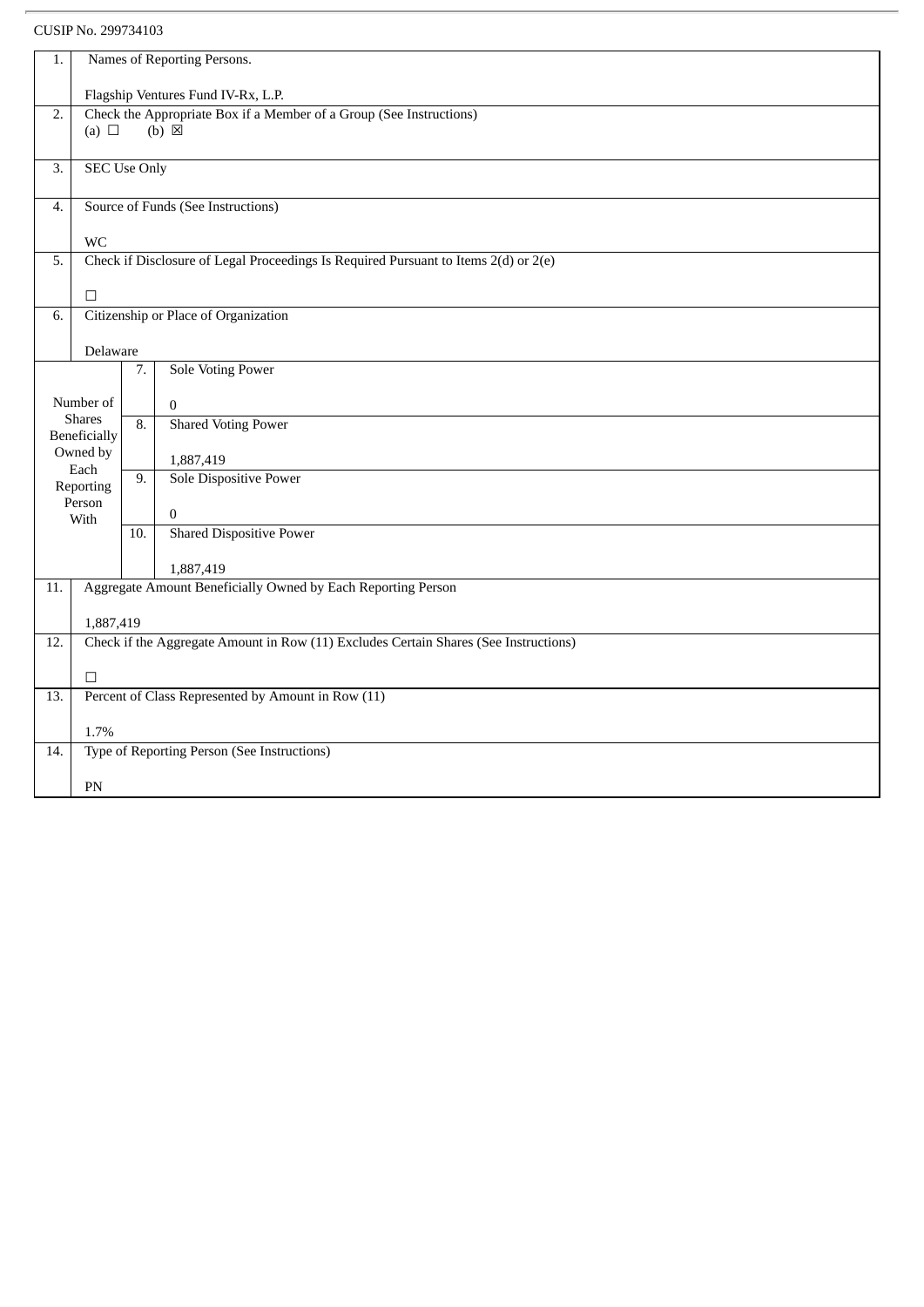CUSIP No. 299734103

| 1.               | Names of Reporting Persons.                                  |     |                                                                                      |  |  |  |  |
|------------------|--------------------------------------------------------------|-----|--------------------------------------------------------------------------------------|--|--|--|--|
|                  |                                                              |     |                                                                                      |  |  |  |  |
|                  | Flagship Ventures Fund IV General Partner LLC                |     |                                                                                      |  |  |  |  |
| $\overline{2}$ . |                                                              |     | Check the Appropriate Box if a Member of a Group (See Instructions)                  |  |  |  |  |
|                  | (a) $\Box$                                                   |     | $(b) \boxtimes$                                                                      |  |  |  |  |
|                  |                                                              |     |                                                                                      |  |  |  |  |
| $\overline{3}$ . | <b>SEC Use Only</b>                                          |     |                                                                                      |  |  |  |  |
|                  |                                                              |     |                                                                                      |  |  |  |  |
| 4.               |                                                              |     | Source of Funds (See Instructions)                                                   |  |  |  |  |
|                  |                                                              |     |                                                                                      |  |  |  |  |
| 5.               | AF                                                           |     | Check if Disclosure of Legal Proceedings Is Required Pursuant to Items 2(d) or 2(e)  |  |  |  |  |
|                  |                                                              |     |                                                                                      |  |  |  |  |
|                  | $\Box$                                                       |     |                                                                                      |  |  |  |  |
| 6.               |                                                              |     | Citizenship or Place of Organization                                                 |  |  |  |  |
|                  |                                                              |     |                                                                                      |  |  |  |  |
|                  | Delaware                                                     |     |                                                                                      |  |  |  |  |
|                  |                                                              | 7.  | <b>Sole Voting Power</b>                                                             |  |  |  |  |
|                  |                                                              |     |                                                                                      |  |  |  |  |
|                  | Number of                                                    |     | $\mathbf{0}$                                                                         |  |  |  |  |
|                  | <b>Shares</b>                                                | 8.  | <b>Shared Voting Power</b>                                                           |  |  |  |  |
|                  | <b>Beneficially</b>                                          |     |                                                                                      |  |  |  |  |
|                  | Owned by<br>Each                                             |     | 10,162,664                                                                           |  |  |  |  |
|                  | Reporting                                                    | 9.  | Sole Dispositive Power                                                               |  |  |  |  |
|                  | Person                                                       |     |                                                                                      |  |  |  |  |
|                  | With                                                         |     | $\mathbf{0}$                                                                         |  |  |  |  |
|                  |                                                              | 10. | <b>Shared Dispositive Power</b>                                                      |  |  |  |  |
|                  |                                                              |     |                                                                                      |  |  |  |  |
|                  |                                                              |     | 10,162,664                                                                           |  |  |  |  |
| 11.              | Aggregate Amount Beneficially Owned by Each Reporting Person |     |                                                                                      |  |  |  |  |
|                  | 10,162,664                                                   |     |                                                                                      |  |  |  |  |
| 12.              |                                                              |     | Check if the Aggregate Amount in Row (11) Excludes Certain Shares (See Instructions) |  |  |  |  |
|                  |                                                              |     |                                                                                      |  |  |  |  |
|                  | $\Box$                                                       |     |                                                                                      |  |  |  |  |
| 13.              |                                                              |     | Percent of Class Represented by Amount in Row (11)                                   |  |  |  |  |
|                  |                                                              |     |                                                                                      |  |  |  |  |
|                  | 9.4%                                                         |     |                                                                                      |  |  |  |  |
| 14.              |                                                              |     | Type of Reporting Person (See Instructions)                                          |  |  |  |  |
|                  |                                                              |     |                                                                                      |  |  |  |  |
|                  | 00                                                           |     |                                                                                      |  |  |  |  |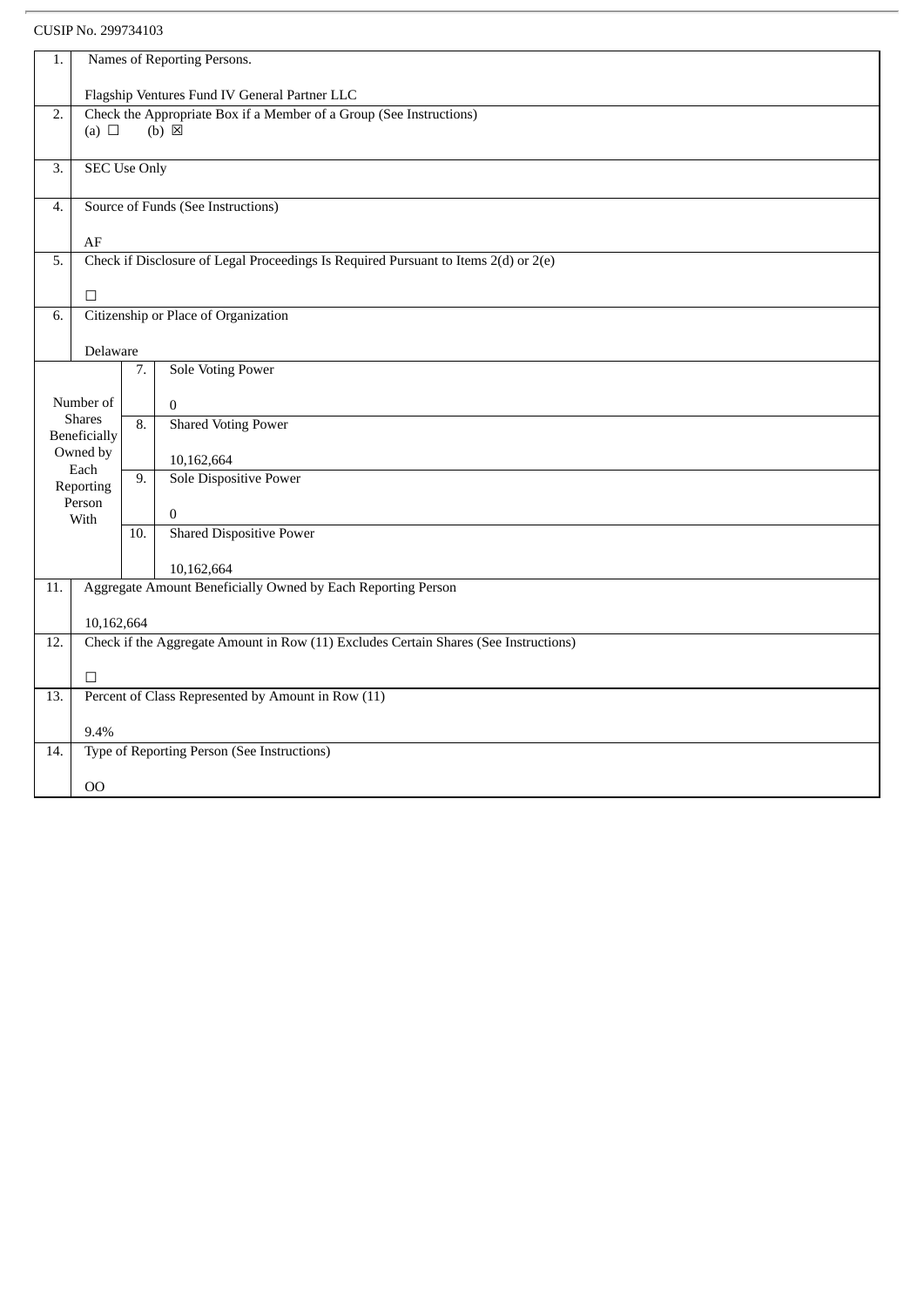CUSIP No. 299734103

| 1.  | Names of Reporting Persons.   |     |                                                                                        |  |  |  |  |
|-----|-------------------------------|-----|----------------------------------------------------------------------------------------|--|--|--|--|
|     | Flagship VentureLabs V LLC    |     |                                                                                        |  |  |  |  |
| 2.  | (a) $\Box$                    |     | Check the Appropriate Box if a Member of a Group (See Instructions)<br>$(b) \boxtimes$ |  |  |  |  |
|     |                               |     |                                                                                        |  |  |  |  |
| 3.  | <b>SEC Use Only</b>           |     |                                                                                        |  |  |  |  |
| 4.  |                               |     | Source of Funds (See Instructions)                                                     |  |  |  |  |
|     | WC                            |     |                                                                                        |  |  |  |  |
| 5.  |                               |     | Check if Disclosure of Legal Proceedings Is Required Pursuant to Items 2(d) or 2(e)    |  |  |  |  |
|     | $\Box$                        |     |                                                                                        |  |  |  |  |
| 6.  |                               |     | Citizenship or Place of Organization                                                   |  |  |  |  |
|     | Delaware                      |     |                                                                                        |  |  |  |  |
|     |                               | 7.  | <b>Sole Voting Power</b>                                                               |  |  |  |  |
|     | Number of                     |     | $\mathbf{0}$                                                                           |  |  |  |  |
|     | <b>Shares</b><br>Beneficially | 8.  | <b>Shared Voting Power</b>                                                             |  |  |  |  |
|     | Owned by<br>Each              |     | 2,645,637                                                                              |  |  |  |  |
|     | Reporting                     | 9.  | Sole Dispositive Power                                                                 |  |  |  |  |
|     | Person<br>With                |     | $\overline{0}$                                                                         |  |  |  |  |
|     |                               | 10. | <b>Shared Dispositive Power</b>                                                        |  |  |  |  |
|     |                               |     | 2,645,637                                                                              |  |  |  |  |
| 11. |                               |     | Aggregate Amount Beneficially Owned by Each Reporting Person                           |  |  |  |  |
|     | 2,645,637                     |     |                                                                                        |  |  |  |  |
| 12. |                               |     | Check if the Aggregate Amount in Row (11) Excludes Certain Shares (See Instructions)   |  |  |  |  |
|     | $\Box$                        |     |                                                                                        |  |  |  |  |
| 13. |                               |     | Percent of Class Represented by Amount in Row (11)                                     |  |  |  |  |
|     | 2.5%                          |     |                                                                                        |  |  |  |  |
| 14. |                               |     | Type of Reporting Person (See Instructions)                                            |  |  |  |  |
|     | $00\,$                        |     |                                                                                        |  |  |  |  |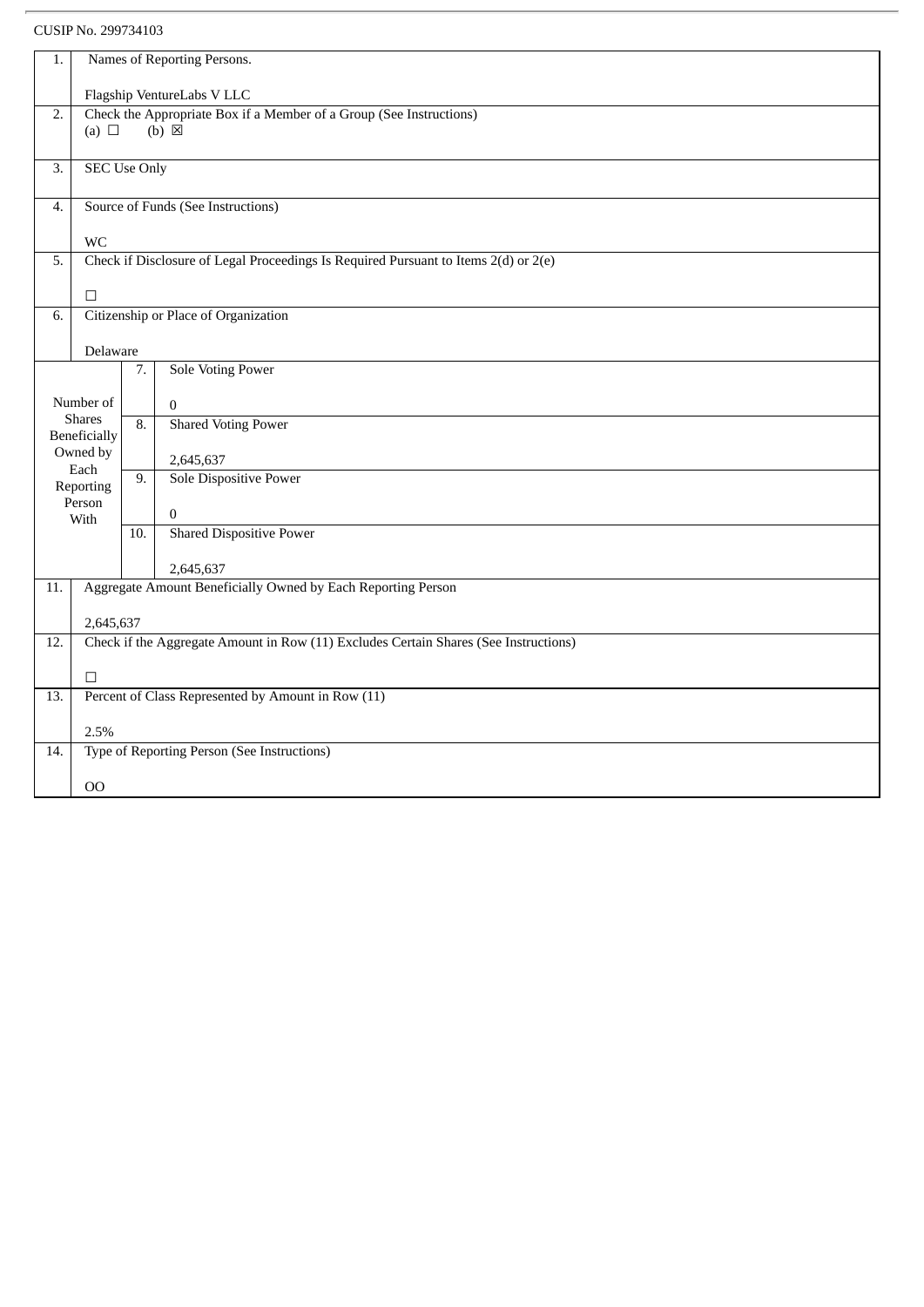| 1.               |                                                                                                           |                                    | Names of Reporting Persons.                                                          |  |  |  |  |
|------------------|-----------------------------------------------------------------------------------------------------------|------------------------------------|--------------------------------------------------------------------------------------|--|--|--|--|
|                  |                                                                                                           |                                    |                                                                                      |  |  |  |  |
| $\overline{2}$ . | Flagship VentureLabs V Manager LLC<br>Check the Appropriate Box if a Member of a Group (See Instructions) |                                    |                                                                                      |  |  |  |  |
|                  | (a) $\Box$                                                                                                |                                    | $(b) \boxtimes$                                                                      |  |  |  |  |
|                  |                                                                                                           |                                    |                                                                                      |  |  |  |  |
| 3.               | <b>SEC Use Only</b>                                                                                       |                                    |                                                                                      |  |  |  |  |
|                  |                                                                                                           |                                    |                                                                                      |  |  |  |  |
| 4.               |                                                                                                           | Source of Funds (See Instructions) |                                                                                      |  |  |  |  |
|                  |                                                                                                           |                                    |                                                                                      |  |  |  |  |
| 5.               | AF                                                                                                        |                                    | Check if Disclosure of Legal Proceedings Is Required Pursuant to Items 2(d) or 2(e)  |  |  |  |  |
|                  |                                                                                                           |                                    |                                                                                      |  |  |  |  |
|                  | $\Box$                                                                                                    |                                    |                                                                                      |  |  |  |  |
| 6.               |                                                                                                           |                                    | Citizenship or Place of Organization                                                 |  |  |  |  |
|                  |                                                                                                           |                                    |                                                                                      |  |  |  |  |
|                  | Delaware                                                                                                  |                                    |                                                                                      |  |  |  |  |
|                  |                                                                                                           | 7.                                 | <b>Sole Voting Power</b>                                                             |  |  |  |  |
|                  | Number of                                                                                                 |                                    |                                                                                      |  |  |  |  |
|                  | <b>Shares</b>                                                                                             |                                    | $\mathbf{0}$<br><b>Shared Voting Power</b>                                           |  |  |  |  |
|                  | <b>Beneficially</b>                                                                                       | $\overline{8}$ .                   |                                                                                      |  |  |  |  |
|                  | Owned by                                                                                                  |                                    | 2,645,637                                                                            |  |  |  |  |
|                  | Each<br>Reporting                                                                                         | 9.                                 | Sole Dispositive Power                                                               |  |  |  |  |
|                  | Person                                                                                                    |                                    |                                                                                      |  |  |  |  |
|                  | With                                                                                                      |                                    | $\mathbf{0}$                                                                         |  |  |  |  |
|                  |                                                                                                           | $\overline{10}$ .                  | <b>Shared Dispositive Power</b>                                                      |  |  |  |  |
|                  |                                                                                                           |                                    | 2,645,637                                                                            |  |  |  |  |
| 11.              |                                                                                                           |                                    | Aggregate Amount Beneficially Owned by Each Reporting Person                         |  |  |  |  |
|                  |                                                                                                           |                                    |                                                                                      |  |  |  |  |
|                  | 2,645,637                                                                                                 |                                    |                                                                                      |  |  |  |  |
| 12.              |                                                                                                           |                                    | Check if the Aggregate Amount in Row (11) Excludes Certain Shares (See Instructions) |  |  |  |  |
|                  |                                                                                                           |                                    |                                                                                      |  |  |  |  |
|                  | $\Box$                                                                                                    |                                    |                                                                                      |  |  |  |  |
| 13.              |                                                                                                           |                                    | Percent of Class Represented by Amount in Row (11)                                   |  |  |  |  |
|                  | 2.5%                                                                                                      |                                    |                                                                                      |  |  |  |  |
| 14.              |                                                                                                           |                                    | Type of Reporting Person (See Instructions)                                          |  |  |  |  |
|                  |                                                                                                           |                                    |                                                                                      |  |  |  |  |
|                  | $00\,$                                                                                                    |                                    |                                                                                      |  |  |  |  |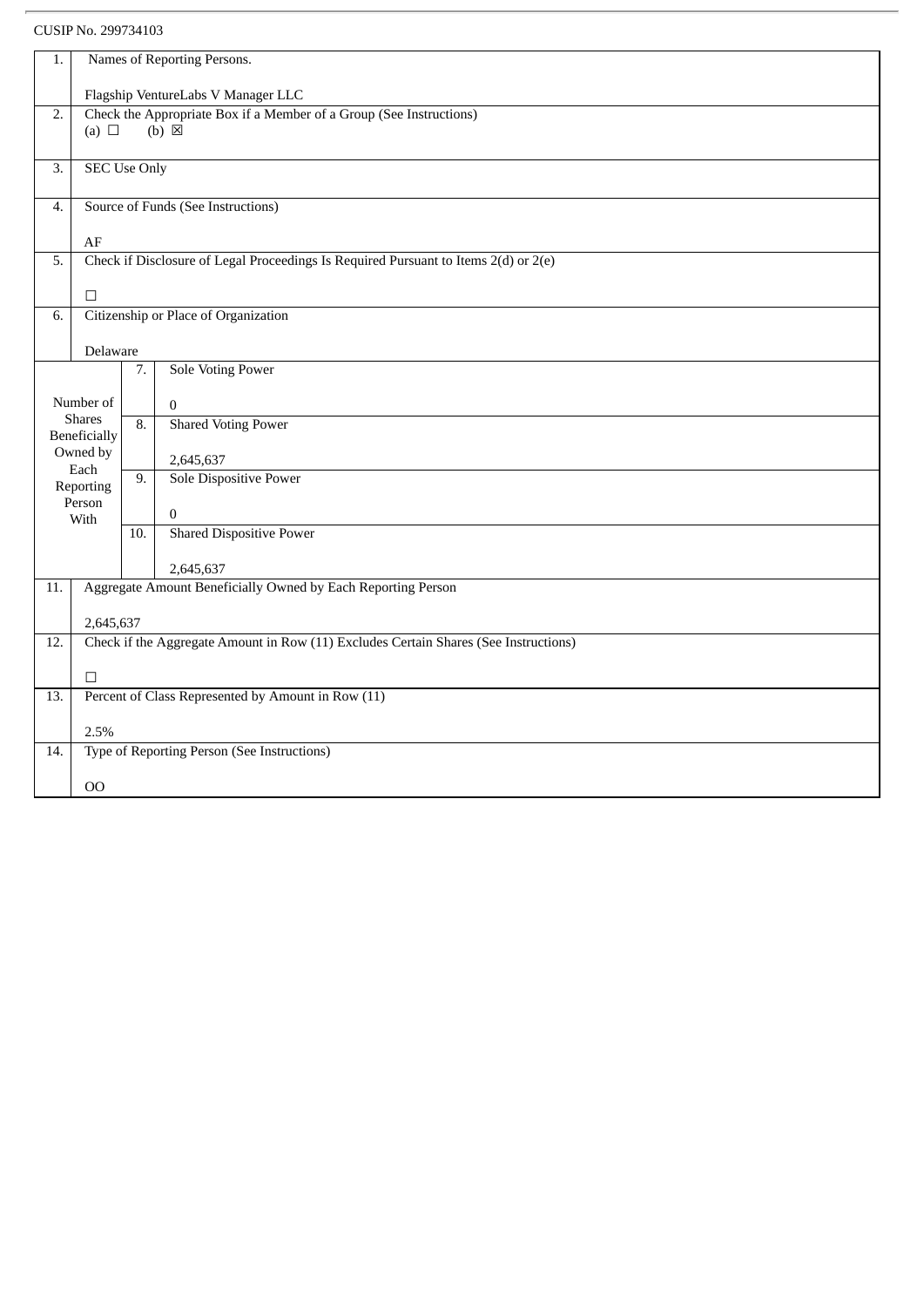CUSIP No. 299734103

| 1.  | Names of Reporting Persons.                                         |                  |                                                                                      |  |  |  |  |
|-----|---------------------------------------------------------------------|------------------|--------------------------------------------------------------------------------------|--|--|--|--|
|     | Flagship Pioneering, Inc.                                           |                  |                                                                                      |  |  |  |  |
| 2.  | Check the Appropriate Box if a Member of a Group (See Instructions) |                  |                                                                                      |  |  |  |  |
|     | (a) $\Box$                                                          |                  | $(b) \boxtimes$                                                                      |  |  |  |  |
| 3.  | <b>SEC Use Only</b>                                                 |                  |                                                                                      |  |  |  |  |
| 4.  |                                                                     |                  | Source of Funds (See Instructions)                                                   |  |  |  |  |
|     | $\rm AF$                                                            |                  |                                                                                      |  |  |  |  |
| 5.  |                                                                     |                  | Check if Disclosure of Legal Proceedings Is Required Pursuant to Items 2(d) or 2(e)  |  |  |  |  |
|     | $\Box$                                                              |                  |                                                                                      |  |  |  |  |
| 6.  |                                                                     |                  | Citizenship or Place of Organization                                                 |  |  |  |  |
|     |                                                                     |                  |                                                                                      |  |  |  |  |
|     | Delaware                                                            |                  |                                                                                      |  |  |  |  |
|     |                                                                     | 7.               | <b>Sole Voting Power</b>                                                             |  |  |  |  |
|     | Number of                                                           |                  | $\mathbf{0}$                                                                         |  |  |  |  |
|     | <b>Shares</b><br><b>Beneficially</b>                                | $\overline{8}$ . | <b>Shared Voting Power</b>                                                           |  |  |  |  |
|     | Owned by                                                            |                  | 16,344,267                                                                           |  |  |  |  |
|     | Each<br>Reporting                                                   | 9.               | <b>Sole Dispositive Power</b>                                                        |  |  |  |  |
|     | Person<br>With                                                      |                  | $\boldsymbol{0}$                                                                     |  |  |  |  |
|     |                                                                     | 10.              | <b>Shared Dispositive Power</b>                                                      |  |  |  |  |
|     |                                                                     |                  | 16,344,267                                                                           |  |  |  |  |
| 11. |                                                                     |                  | Aggregate Amount Beneficially Owned by Each Reporting Person                         |  |  |  |  |
|     | 16,344,267                                                          |                  |                                                                                      |  |  |  |  |
| 12. |                                                                     |                  | Check if the Aggregate Amount in Row (11) Excludes Certain Shares (See Instructions) |  |  |  |  |
|     |                                                                     |                  |                                                                                      |  |  |  |  |
|     | $\Box$                                                              |                  |                                                                                      |  |  |  |  |
| 13. |                                                                     |                  | Percent of Class Represented by Amount in Row (11)                                   |  |  |  |  |
|     | 15.1%                                                               |                  |                                                                                      |  |  |  |  |
| 14. |                                                                     |                  | Type of Reporting Person (See Instructions)                                          |  |  |  |  |
|     | CO                                                                  |                  |                                                                                      |  |  |  |  |
|     |                                                                     |                  |                                                                                      |  |  |  |  |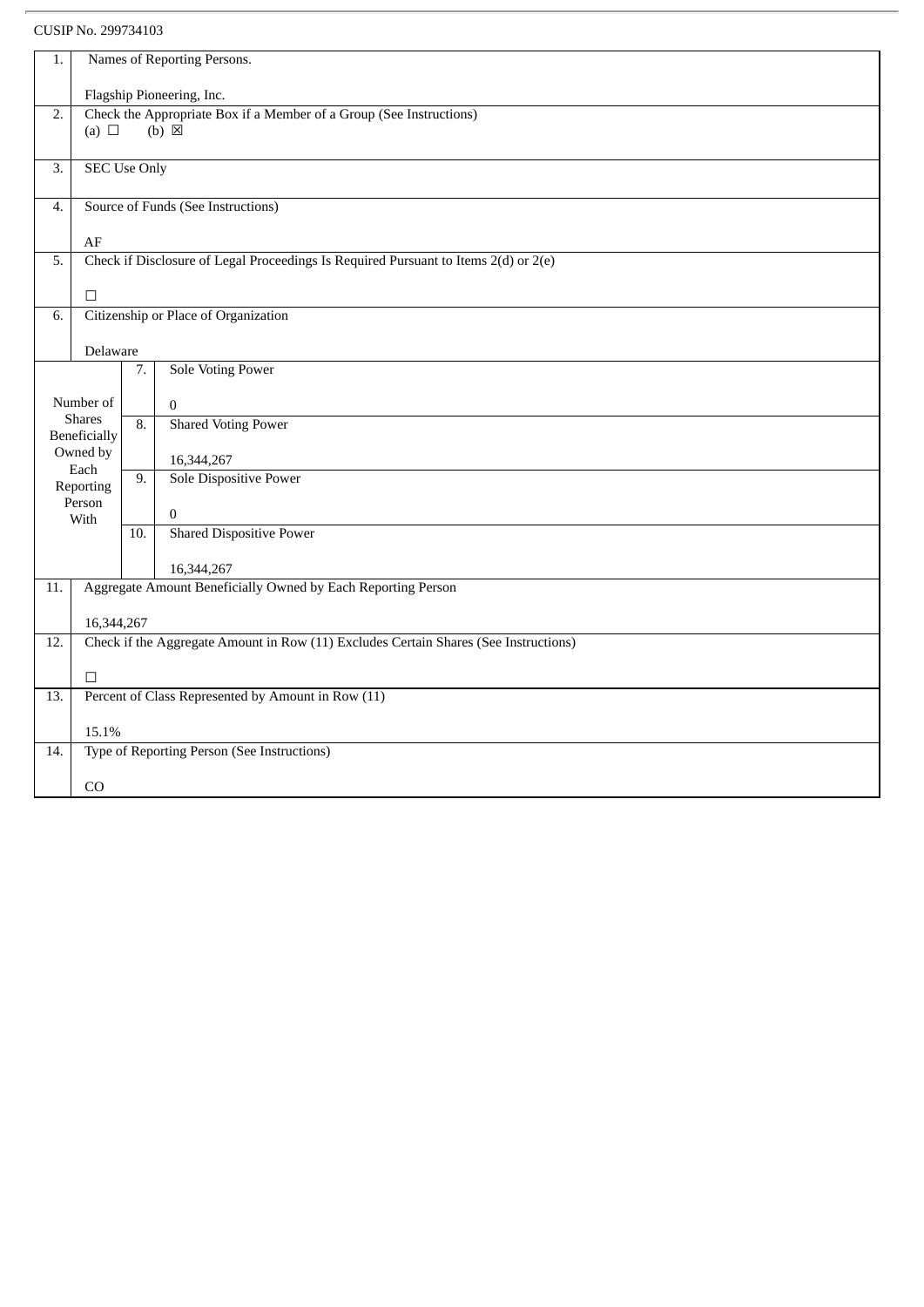| 1.               |                                                                     |     | Names of Reporting Persons.                                                          |  |  |  |  |
|------------------|---------------------------------------------------------------------|-----|--------------------------------------------------------------------------------------|--|--|--|--|
|                  | Flagship Ventures Fund V, L.P.                                      |     |                                                                                      |  |  |  |  |
| $\overline{2}$ . | Check the Appropriate Box if a Member of a Group (See Instructions) |     |                                                                                      |  |  |  |  |
|                  | (a) $\Box$                                                          |     | $(b) \boxtimes$                                                                      |  |  |  |  |
|                  |                                                                     |     |                                                                                      |  |  |  |  |
| $\overline{3}$ . | <b>SEC Use Only</b>                                                 |     |                                                                                      |  |  |  |  |
| 4.               |                                                                     |     | Source of Funds (See Instructions)                                                   |  |  |  |  |
|                  |                                                                     |     |                                                                                      |  |  |  |  |
|                  | <b>WC</b>                                                           |     |                                                                                      |  |  |  |  |
| 5.               |                                                                     |     | Check if Disclosure of Legal Proceedings Is Required Pursuant to Items 2(d) or 2(e)  |  |  |  |  |
|                  |                                                                     |     |                                                                                      |  |  |  |  |
|                  | $\Box$                                                              |     |                                                                                      |  |  |  |  |
| 6.               |                                                                     |     | Citizenship or Place of Organization                                                 |  |  |  |  |
|                  |                                                                     |     |                                                                                      |  |  |  |  |
|                  | Delaware                                                            |     |                                                                                      |  |  |  |  |
|                  |                                                                     | 7.  | <b>Sole Voting Power</b>                                                             |  |  |  |  |
|                  |                                                                     |     |                                                                                      |  |  |  |  |
|                  | Number of                                                           |     | $\mathbf{0}$                                                                         |  |  |  |  |
|                  | <b>Shares</b>                                                       | 8.  | <b>Shared Voting Power</b>                                                           |  |  |  |  |
|                  | Beneficially<br>Owned by                                            |     |                                                                                      |  |  |  |  |
|                  | Each                                                                |     | 4,201,284                                                                            |  |  |  |  |
|                  | Reporting                                                           | 9.  | <b>Sole Dispositive Power</b>                                                        |  |  |  |  |
|                  | Person                                                              |     |                                                                                      |  |  |  |  |
|                  | With                                                                |     | $\boldsymbol{0}$                                                                     |  |  |  |  |
|                  |                                                                     | 10. | <b>Shared Dispositive Power</b>                                                      |  |  |  |  |
|                  |                                                                     |     |                                                                                      |  |  |  |  |
|                  |                                                                     |     | 4,201,284                                                                            |  |  |  |  |
| 11.              |                                                                     |     | Aggregate Amount Beneficially Owned by Each Reporting Person                         |  |  |  |  |
|                  |                                                                     |     |                                                                                      |  |  |  |  |
|                  | 4,201,284                                                           |     |                                                                                      |  |  |  |  |
| 12.              |                                                                     |     | Check if the Aggregate Amount in Row (11) Excludes Certain Shares (See Instructions) |  |  |  |  |
|                  | $\Box$                                                              |     |                                                                                      |  |  |  |  |
|                  |                                                                     |     | Percent of Class Represented by Amount in Row (11)                                   |  |  |  |  |
| 13.              |                                                                     |     |                                                                                      |  |  |  |  |
|                  | 3.9%                                                                |     |                                                                                      |  |  |  |  |
| 14.              |                                                                     |     | Type of Reporting Person (See Instructions)                                          |  |  |  |  |
|                  |                                                                     |     |                                                                                      |  |  |  |  |
|                  |                                                                     | PN  |                                                                                      |  |  |  |  |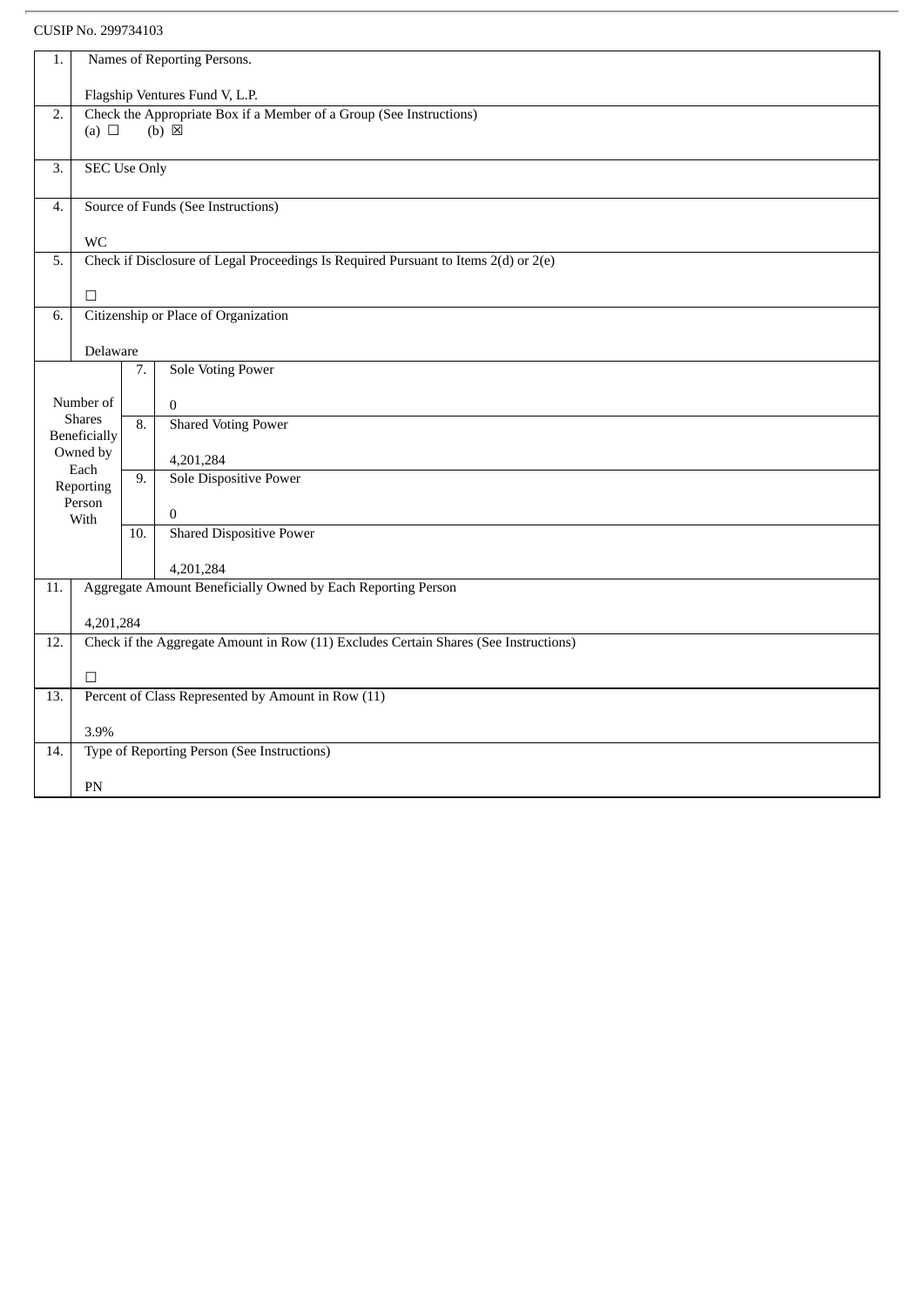| Names of Reporting Persons.<br>1.<br>Flagship V VentureLabs Rx Fund, L.P.<br>Check the Appropriate Box if a Member of a Group (See Instructions)<br>2.<br>$(b) \boxtimes$<br>(a) $\Box$<br><b>SEC Use Only</b><br>3.<br>Source of Funds (See Instructions)<br>4.<br>WC<br>Check if Disclosure of Legal Proceedings Is Required Pursuant to Items 2(d) or 2(e)<br>5.<br>$\Box$<br>Citizenship or Place of Organization<br>6.<br>Delaware<br><b>Sole Voting Power</b><br>7.<br>Number of<br>$\Omega$<br><b>Shares</b><br><b>Shared Voting Power</b><br>$\overline{8}$ .<br><b>Beneficially</b><br>Owned by<br>1,609,871<br>Each<br>Sole Dispositive Power<br>9.<br>Reporting<br>Person<br>$\overline{0}$<br>With<br><b>Shared Dispositive Power</b><br>10.<br>1,609,871<br>Aggregate Amount Beneficially Owned by Each Reporting Person<br>11.<br>1,609,871<br>Check if the Aggregate Amount in Row (11) Excludes Certain Shares (See Instructions)<br>12.<br>$\Box$<br>Percent of Class Represented by Amount in Row (11)<br>13.<br>1.5%<br>Type of Reporting Person (See Instructions)<br>14.<br>PN |  |  |  |  |  |  |  |  |  |  |
|-----------------------------------------------------------------------------------------------------------------------------------------------------------------------------------------------------------------------------------------------------------------------------------------------------------------------------------------------------------------------------------------------------------------------------------------------------------------------------------------------------------------------------------------------------------------------------------------------------------------------------------------------------------------------------------------------------------------------------------------------------------------------------------------------------------------------------------------------------------------------------------------------------------------------------------------------------------------------------------------------------------------------------------------------------------------------------------------------------|--|--|--|--|--|--|--|--|--|--|
|                                                                                                                                                                                                                                                                                                                                                                                                                                                                                                                                                                                                                                                                                                                                                                                                                                                                                                                                                                                                                                                                                                     |  |  |  |  |  |  |  |  |  |  |
|                                                                                                                                                                                                                                                                                                                                                                                                                                                                                                                                                                                                                                                                                                                                                                                                                                                                                                                                                                                                                                                                                                     |  |  |  |  |  |  |  |  |  |  |
|                                                                                                                                                                                                                                                                                                                                                                                                                                                                                                                                                                                                                                                                                                                                                                                                                                                                                                                                                                                                                                                                                                     |  |  |  |  |  |  |  |  |  |  |
|                                                                                                                                                                                                                                                                                                                                                                                                                                                                                                                                                                                                                                                                                                                                                                                                                                                                                                                                                                                                                                                                                                     |  |  |  |  |  |  |  |  |  |  |
|                                                                                                                                                                                                                                                                                                                                                                                                                                                                                                                                                                                                                                                                                                                                                                                                                                                                                                                                                                                                                                                                                                     |  |  |  |  |  |  |  |  |  |  |
|                                                                                                                                                                                                                                                                                                                                                                                                                                                                                                                                                                                                                                                                                                                                                                                                                                                                                                                                                                                                                                                                                                     |  |  |  |  |  |  |  |  |  |  |
|                                                                                                                                                                                                                                                                                                                                                                                                                                                                                                                                                                                                                                                                                                                                                                                                                                                                                                                                                                                                                                                                                                     |  |  |  |  |  |  |  |  |  |  |
|                                                                                                                                                                                                                                                                                                                                                                                                                                                                                                                                                                                                                                                                                                                                                                                                                                                                                                                                                                                                                                                                                                     |  |  |  |  |  |  |  |  |  |  |
|                                                                                                                                                                                                                                                                                                                                                                                                                                                                                                                                                                                                                                                                                                                                                                                                                                                                                                                                                                                                                                                                                                     |  |  |  |  |  |  |  |  |  |  |
|                                                                                                                                                                                                                                                                                                                                                                                                                                                                                                                                                                                                                                                                                                                                                                                                                                                                                                                                                                                                                                                                                                     |  |  |  |  |  |  |  |  |  |  |
|                                                                                                                                                                                                                                                                                                                                                                                                                                                                                                                                                                                                                                                                                                                                                                                                                                                                                                                                                                                                                                                                                                     |  |  |  |  |  |  |  |  |  |  |
|                                                                                                                                                                                                                                                                                                                                                                                                                                                                                                                                                                                                                                                                                                                                                                                                                                                                                                                                                                                                                                                                                                     |  |  |  |  |  |  |  |  |  |  |
|                                                                                                                                                                                                                                                                                                                                                                                                                                                                                                                                                                                                                                                                                                                                                                                                                                                                                                                                                                                                                                                                                                     |  |  |  |  |  |  |  |  |  |  |
|                                                                                                                                                                                                                                                                                                                                                                                                                                                                                                                                                                                                                                                                                                                                                                                                                                                                                                                                                                                                                                                                                                     |  |  |  |  |  |  |  |  |  |  |
|                                                                                                                                                                                                                                                                                                                                                                                                                                                                                                                                                                                                                                                                                                                                                                                                                                                                                                                                                                                                                                                                                                     |  |  |  |  |  |  |  |  |  |  |
|                                                                                                                                                                                                                                                                                                                                                                                                                                                                                                                                                                                                                                                                                                                                                                                                                                                                                                                                                                                                                                                                                                     |  |  |  |  |  |  |  |  |  |  |
|                                                                                                                                                                                                                                                                                                                                                                                                                                                                                                                                                                                                                                                                                                                                                                                                                                                                                                                                                                                                                                                                                                     |  |  |  |  |  |  |  |  |  |  |
|                                                                                                                                                                                                                                                                                                                                                                                                                                                                                                                                                                                                                                                                                                                                                                                                                                                                                                                                                                                                                                                                                                     |  |  |  |  |  |  |  |  |  |  |
|                                                                                                                                                                                                                                                                                                                                                                                                                                                                                                                                                                                                                                                                                                                                                                                                                                                                                                                                                                                                                                                                                                     |  |  |  |  |  |  |  |  |  |  |
|                                                                                                                                                                                                                                                                                                                                                                                                                                                                                                                                                                                                                                                                                                                                                                                                                                                                                                                                                                                                                                                                                                     |  |  |  |  |  |  |  |  |  |  |
|                                                                                                                                                                                                                                                                                                                                                                                                                                                                                                                                                                                                                                                                                                                                                                                                                                                                                                                                                                                                                                                                                                     |  |  |  |  |  |  |  |  |  |  |
|                                                                                                                                                                                                                                                                                                                                                                                                                                                                                                                                                                                                                                                                                                                                                                                                                                                                                                                                                                                                                                                                                                     |  |  |  |  |  |  |  |  |  |  |
|                                                                                                                                                                                                                                                                                                                                                                                                                                                                                                                                                                                                                                                                                                                                                                                                                                                                                                                                                                                                                                                                                                     |  |  |  |  |  |  |  |  |  |  |
|                                                                                                                                                                                                                                                                                                                                                                                                                                                                                                                                                                                                                                                                                                                                                                                                                                                                                                                                                                                                                                                                                                     |  |  |  |  |  |  |  |  |  |  |
|                                                                                                                                                                                                                                                                                                                                                                                                                                                                                                                                                                                                                                                                                                                                                                                                                                                                                                                                                                                                                                                                                                     |  |  |  |  |  |  |  |  |  |  |
|                                                                                                                                                                                                                                                                                                                                                                                                                                                                                                                                                                                                                                                                                                                                                                                                                                                                                                                                                                                                                                                                                                     |  |  |  |  |  |  |  |  |  |  |
|                                                                                                                                                                                                                                                                                                                                                                                                                                                                                                                                                                                                                                                                                                                                                                                                                                                                                                                                                                                                                                                                                                     |  |  |  |  |  |  |  |  |  |  |
|                                                                                                                                                                                                                                                                                                                                                                                                                                                                                                                                                                                                                                                                                                                                                                                                                                                                                                                                                                                                                                                                                                     |  |  |  |  |  |  |  |  |  |  |
|                                                                                                                                                                                                                                                                                                                                                                                                                                                                                                                                                                                                                                                                                                                                                                                                                                                                                                                                                                                                                                                                                                     |  |  |  |  |  |  |  |  |  |  |
|                                                                                                                                                                                                                                                                                                                                                                                                                                                                                                                                                                                                                                                                                                                                                                                                                                                                                                                                                                                                                                                                                                     |  |  |  |  |  |  |  |  |  |  |
|                                                                                                                                                                                                                                                                                                                                                                                                                                                                                                                                                                                                                                                                                                                                                                                                                                                                                                                                                                                                                                                                                                     |  |  |  |  |  |  |  |  |  |  |
|                                                                                                                                                                                                                                                                                                                                                                                                                                                                                                                                                                                                                                                                                                                                                                                                                                                                                                                                                                                                                                                                                                     |  |  |  |  |  |  |  |  |  |  |
|                                                                                                                                                                                                                                                                                                                                                                                                                                                                                                                                                                                                                                                                                                                                                                                                                                                                                                                                                                                                                                                                                                     |  |  |  |  |  |  |  |  |  |  |
|                                                                                                                                                                                                                                                                                                                                                                                                                                                                                                                                                                                                                                                                                                                                                                                                                                                                                                                                                                                                                                                                                                     |  |  |  |  |  |  |  |  |  |  |
|                                                                                                                                                                                                                                                                                                                                                                                                                                                                                                                                                                                                                                                                                                                                                                                                                                                                                                                                                                                                                                                                                                     |  |  |  |  |  |  |  |  |  |  |
|                                                                                                                                                                                                                                                                                                                                                                                                                                                                                                                                                                                                                                                                                                                                                                                                                                                                                                                                                                                                                                                                                                     |  |  |  |  |  |  |  |  |  |  |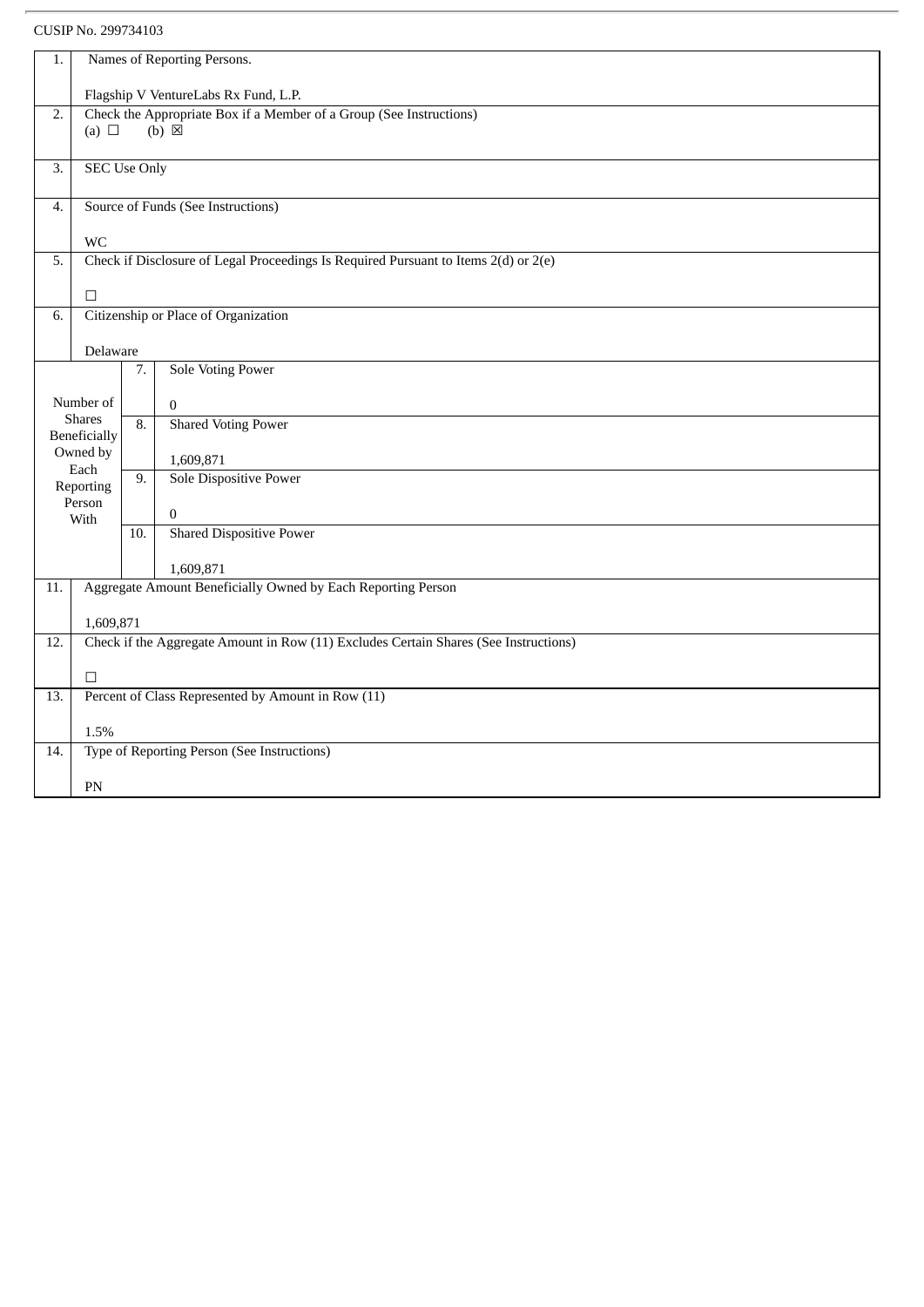| 1.               | Names of Reporting Persons.                                                                               |                   |                                                                                      |  |  |  |  |
|------------------|-----------------------------------------------------------------------------------------------------------|-------------------|--------------------------------------------------------------------------------------|--|--|--|--|
|                  |                                                                                                           |                   |                                                                                      |  |  |  |  |
| $\overline{2}$ . | Nutritional Health Side Fund, L.P.<br>Check the Appropriate Box if a Member of a Group (See Instructions) |                   |                                                                                      |  |  |  |  |
|                  | (a) $\Box$                                                                                                |                   | $(b)$ $\boxtimes$                                                                    |  |  |  |  |
|                  |                                                                                                           |                   |                                                                                      |  |  |  |  |
| 3.               | <b>SEC Use Only</b>                                                                                       |                   |                                                                                      |  |  |  |  |
| 4.               |                                                                                                           |                   | Source of Funds (See Instructions)                                                   |  |  |  |  |
|                  |                                                                                                           |                   |                                                                                      |  |  |  |  |
|                  | <b>WC</b>                                                                                                 |                   |                                                                                      |  |  |  |  |
| 5.               |                                                                                                           |                   | Check if Disclosure of Legal Proceedings Is Required Pursuant to Items 2(d) or 2(e)  |  |  |  |  |
|                  | $\Box$                                                                                                    |                   |                                                                                      |  |  |  |  |
| 6.               |                                                                                                           |                   | Citizenship or Place of Organization                                                 |  |  |  |  |
|                  |                                                                                                           |                   |                                                                                      |  |  |  |  |
|                  | Delaware                                                                                                  |                   |                                                                                      |  |  |  |  |
|                  |                                                                                                           | 7.                | <b>Sole Voting Power</b>                                                             |  |  |  |  |
|                  |                                                                                                           |                   | $\mathbf{0}$                                                                         |  |  |  |  |
|                  | Number of<br><b>Shares</b>                                                                                | $\overline{8}$ .  | <b>Shared Voting Power</b>                                                           |  |  |  |  |
|                  | Beneficially                                                                                              |                   |                                                                                      |  |  |  |  |
|                  | Owned by                                                                                                  |                   | 795,950                                                                              |  |  |  |  |
|                  | Each                                                                                                      | 9.                | <b>Sole Dispositive Power</b>                                                        |  |  |  |  |
|                  | Reporting<br>Person                                                                                       |                   | $\overline{0}$                                                                       |  |  |  |  |
|                  | With                                                                                                      |                   | <b>Shared Dispositive Power</b>                                                      |  |  |  |  |
|                  |                                                                                                           | $\overline{10}$ . |                                                                                      |  |  |  |  |
|                  |                                                                                                           |                   | 795,950                                                                              |  |  |  |  |
| 11.              |                                                                                                           |                   | Aggregate Amount Beneficially Owned by Each Reporting Person                         |  |  |  |  |
|                  | 795,950                                                                                                   |                   |                                                                                      |  |  |  |  |
| 12.              |                                                                                                           |                   | Check if the Aggregate Amount in Row (11) Excludes Certain Shares (See Instructions) |  |  |  |  |
|                  |                                                                                                           |                   |                                                                                      |  |  |  |  |
|                  | $\Box$                                                                                                    |                   |                                                                                      |  |  |  |  |
| 13.              |                                                                                                           |                   | Percent of Class Represented by Amount in Row (11)                                   |  |  |  |  |
|                  | 0.7%                                                                                                      |                   |                                                                                      |  |  |  |  |
| 14.              |                                                                                                           |                   | Type of Reporting Person (See Instructions)                                          |  |  |  |  |
|                  |                                                                                                           |                   |                                                                                      |  |  |  |  |
|                  | PN                                                                                                        |                   |                                                                                      |  |  |  |  |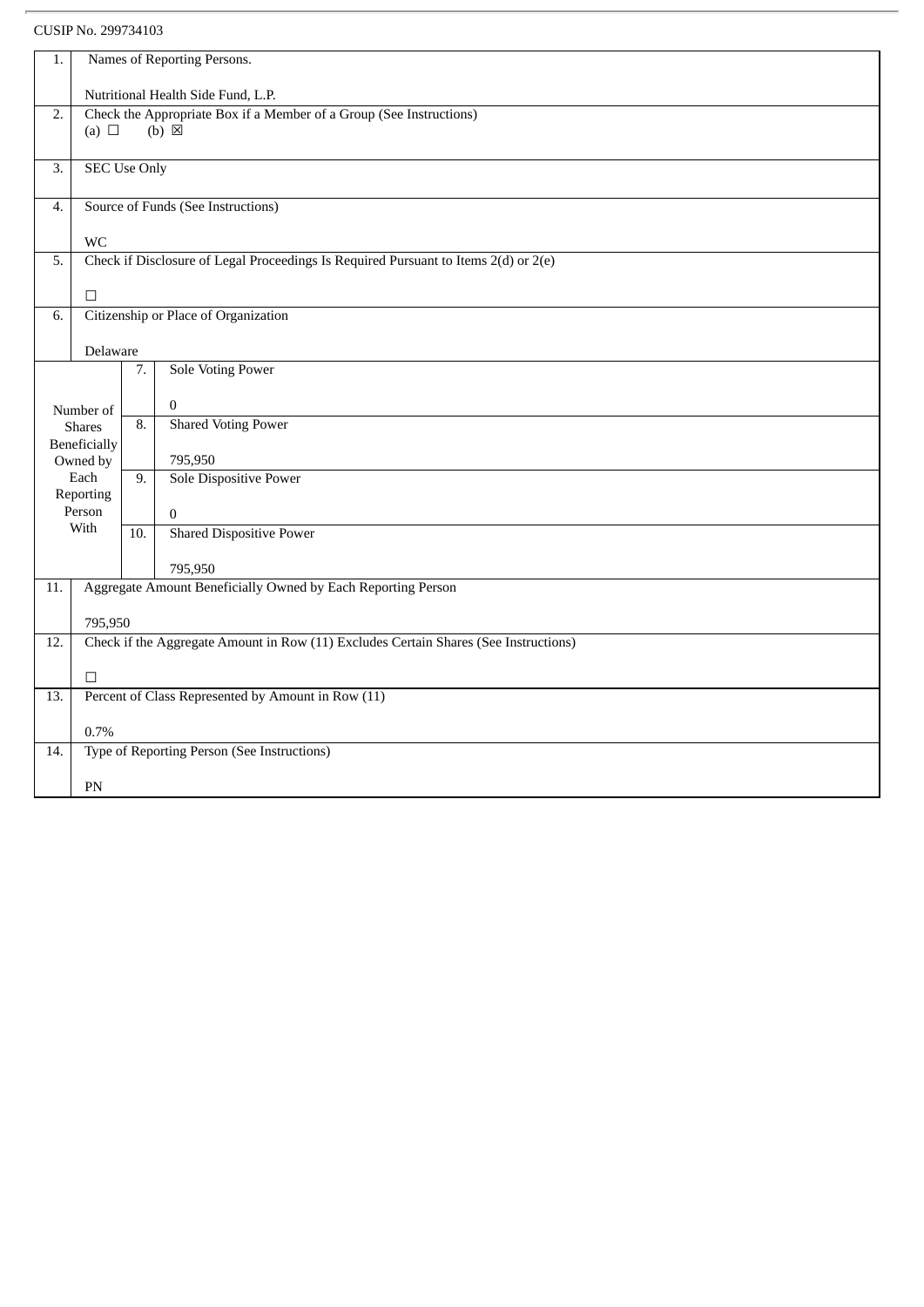CUSIP No. 299734103

| Names of Reporting Persons.<br>1.<br>Nutritional Health Disruptive Innovation Fund, L.P.<br>$\overline{2}$ .<br>Check the Appropriate Box if a Member of a Group (See Instructions)<br>$(b) \boxtimes$<br>(a) $\Box$<br><b>SEC Use Only</b><br>3.<br>Source of Funds (See Instructions)<br>4.<br><b>WC</b><br>Check if Disclosure of Legal Proceedings Is Required Pursuant to Items 2(d) or 2(e)<br>5.<br>$\Box$<br>Citizenship or Place of Organization<br>6.<br>Delaware<br><b>Sole Voting Power</b><br>7.<br>$\bf{0}$<br>Number of<br><b>Shared Voting Power</b><br>$\overline{8}$ .<br><b>Shares</b> |  |              |  |  |  |  |  |  |
|-----------------------------------------------------------------------------------------------------------------------------------------------------------------------------------------------------------------------------------------------------------------------------------------------------------------------------------------------------------------------------------------------------------------------------------------------------------------------------------------------------------------------------------------------------------------------------------------------------------|--|--------------|--|--|--|--|--|--|
|                                                                                                                                                                                                                                                                                                                                                                                                                                                                                                                                                                                                           |  |              |  |  |  |  |  |  |
|                                                                                                                                                                                                                                                                                                                                                                                                                                                                                                                                                                                                           |  |              |  |  |  |  |  |  |
|                                                                                                                                                                                                                                                                                                                                                                                                                                                                                                                                                                                                           |  |              |  |  |  |  |  |  |
|                                                                                                                                                                                                                                                                                                                                                                                                                                                                                                                                                                                                           |  |              |  |  |  |  |  |  |
|                                                                                                                                                                                                                                                                                                                                                                                                                                                                                                                                                                                                           |  |              |  |  |  |  |  |  |
|                                                                                                                                                                                                                                                                                                                                                                                                                                                                                                                                                                                                           |  |              |  |  |  |  |  |  |
|                                                                                                                                                                                                                                                                                                                                                                                                                                                                                                                                                                                                           |  |              |  |  |  |  |  |  |
|                                                                                                                                                                                                                                                                                                                                                                                                                                                                                                                                                                                                           |  |              |  |  |  |  |  |  |
|                                                                                                                                                                                                                                                                                                                                                                                                                                                                                                                                                                                                           |  |              |  |  |  |  |  |  |
|                                                                                                                                                                                                                                                                                                                                                                                                                                                                                                                                                                                                           |  |              |  |  |  |  |  |  |
|                                                                                                                                                                                                                                                                                                                                                                                                                                                                                                                                                                                                           |  |              |  |  |  |  |  |  |
|                                                                                                                                                                                                                                                                                                                                                                                                                                                                                                                                                                                                           |  |              |  |  |  |  |  |  |
|                                                                                                                                                                                                                                                                                                                                                                                                                                                                                                                                                                                                           |  |              |  |  |  |  |  |  |
|                                                                                                                                                                                                                                                                                                                                                                                                                                                                                                                                                                                                           |  |              |  |  |  |  |  |  |
|                                                                                                                                                                                                                                                                                                                                                                                                                                                                                                                                                                                                           |  |              |  |  |  |  |  |  |
|                                                                                                                                                                                                                                                                                                                                                                                                                                                                                                                                                                                                           |  | Beneficially |  |  |  |  |  |  |
| 3,598,177<br>Owned by                                                                                                                                                                                                                                                                                                                                                                                                                                                                                                                                                                                     |  |              |  |  |  |  |  |  |
| Sole Dispositive Power<br>Each<br>9.                                                                                                                                                                                                                                                                                                                                                                                                                                                                                                                                                                      |  | Reporting    |  |  |  |  |  |  |
| Person<br>$\boldsymbol{0}$                                                                                                                                                                                                                                                                                                                                                                                                                                                                                                                                                                                |  |              |  |  |  |  |  |  |
| With<br><b>Shared Dispositive Power</b><br>10.                                                                                                                                                                                                                                                                                                                                                                                                                                                                                                                                                            |  |              |  |  |  |  |  |  |
|                                                                                                                                                                                                                                                                                                                                                                                                                                                                                                                                                                                                           |  |              |  |  |  |  |  |  |
| 3,598,177                                                                                                                                                                                                                                                                                                                                                                                                                                                                                                                                                                                                 |  |              |  |  |  |  |  |  |
| Aggregate Amount Beneficially Owned by Each Reporting Person<br>11.                                                                                                                                                                                                                                                                                                                                                                                                                                                                                                                                       |  |              |  |  |  |  |  |  |
| 3,598,177                                                                                                                                                                                                                                                                                                                                                                                                                                                                                                                                                                                                 |  |              |  |  |  |  |  |  |
| Check if the Aggregate Amount in Row (11) Excludes Certain Shares (See Instructions)<br>12.                                                                                                                                                                                                                                                                                                                                                                                                                                                                                                               |  |              |  |  |  |  |  |  |
| $\Box$                                                                                                                                                                                                                                                                                                                                                                                                                                                                                                                                                                                                    |  |              |  |  |  |  |  |  |
| Percent of Class Represented by Amount in Row (11)<br>$\overline{13}$ .                                                                                                                                                                                                                                                                                                                                                                                                                                                                                                                                   |  |              |  |  |  |  |  |  |
|                                                                                                                                                                                                                                                                                                                                                                                                                                                                                                                                                                                                           |  |              |  |  |  |  |  |  |
| 3.3%                                                                                                                                                                                                                                                                                                                                                                                                                                                                                                                                                                                                      |  |              |  |  |  |  |  |  |
| Type of Reporting Person (See Instructions)<br>14.                                                                                                                                                                                                                                                                                                                                                                                                                                                                                                                                                        |  |              |  |  |  |  |  |  |
| PN                                                                                                                                                                                                                                                                                                                                                                                                                                                                                                                                                                                                        |  |              |  |  |  |  |  |  |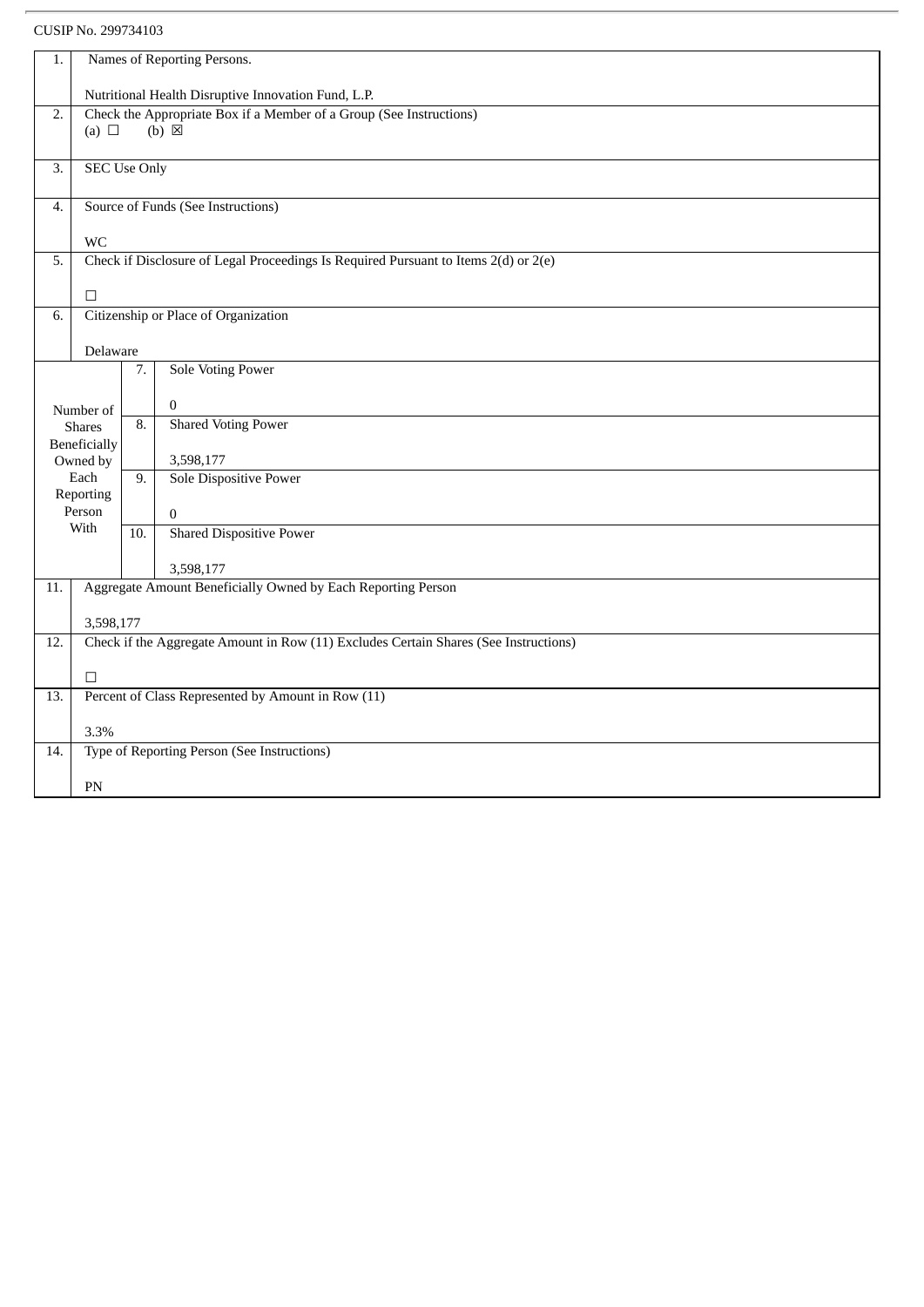| 1.                | Names of Reporting Persons.                                         |                                              |                                                                                      |  |  |  |  |  |
|-------------------|---------------------------------------------------------------------|----------------------------------------------|--------------------------------------------------------------------------------------|--|--|--|--|--|
|                   |                                                                     | Flagship Ventures Fund V General Partner LLC |                                                                                      |  |  |  |  |  |
| 2.                | Check the Appropriate Box if a Member of a Group (See Instructions) |                                              |                                                                                      |  |  |  |  |  |
|                   | (a) $\Box$                                                          |                                              | $(b) \boxtimes$                                                                      |  |  |  |  |  |
| 3.                | <b>SEC Use Only</b>                                                 |                                              |                                                                                      |  |  |  |  |  |
|                   |                                                                     |                                              |                                                                                      |  |  |  |  |  |
| 4.                |                                                                     |                                              | Source of Funds (See Instructions)                                                   |  |  |  |  |  |
|                   | AF                                                                  |                                              |                                                                                      |  |  |  |  |  |
| 5.                |                                                                     |                                              | Check if Disclosure of Legal Proceedings Is Required Pursuant to Items 2(d) or 2(e)  |  |  |  |  |  |
|                   | $\Box$                                                              |                                              |                                                                                      |  |  |  |  |  |
| 6.                |                                                                     |                                              | Citizenship or Place of Organization                                                 |  |  |  |  |  |
|                   |                                                                     |                                              |                                                                                      |  |  |  |  |  |
|                   | Delaware                                                            |                                              |                                                                                      |  |  |  |  |  |
|                   |                                                                     | 7.                                           | <b>Sole Voting Power</b>                                                             |  |  |  |  |  |
|                   | Number of                                                           |                                              | $\mathbf{0}$                                                                         |  |  |  |  |  |
|                   | <b>Shares</b>                                                       | 8.                                           | <b>Shared Voting Power</b>                                                           |  |  |  |  |  |
|                   | Beneficially<br>Owned by                                            |                                              | 10,205,282                                                                           |  |  |  |  |  |
|                   | Each                                                                | $\overline{9}$ .                             | Sole Dispositive Power                                                               |  |  |  |  |  |
|                   | Reporting                                                           |                                              |                                                                                      |  |  |  |  |  |
|                   | Person<br>With                                                      |                                              | $\mathbf{0}$                                                                         |  |  |  |  |  |
|                   |                                                                     | 10.                                          | <b>Shared Dispositive Power</b>                                                      |  |  |  |  |  |
|                   |                                                                     |                                              | 10,205,282                                                                           |  |  |  |  |  |
| 11.               |                                                                     |                                              | Aggregate Amount Beneficially Owned by Each Reporting Person                         |  |  |  |  |  |
|                   | 10,205,282                                                          |                                              |                                                                                      |  |  |  |  |  |
| 12.               |                                                                     |                                              | Check if the Aggregate Amount in Row (11) Excludes Certain Shares (See Instructions) |  |  |  |  |  |
|                   |                                                                     |                                              |                                                                                      |  |  |  |  |  |
| $\overline{13}$ . | $\Box$                                                              |                                              | Percent of Class Represented by Amount in Row (11)                                   |  |  |  |  |  |
|                   |                                                                     |                                              |                                                                                      |  |  |  |  |  |
|                   | 9.5%                                                                |                                              |                                                                                      |  |  |  |  |  |
| 14.               |                                                                     |                                              | Type of Reporting Person (See Instructions)                                          |  |  |  |  |  |
|                   | 00                                                                  |                                              |                                                                                      |  |  |  |  |  |
|                   |                                                                     |                                              |                                                                                      |  |  |  |  |  |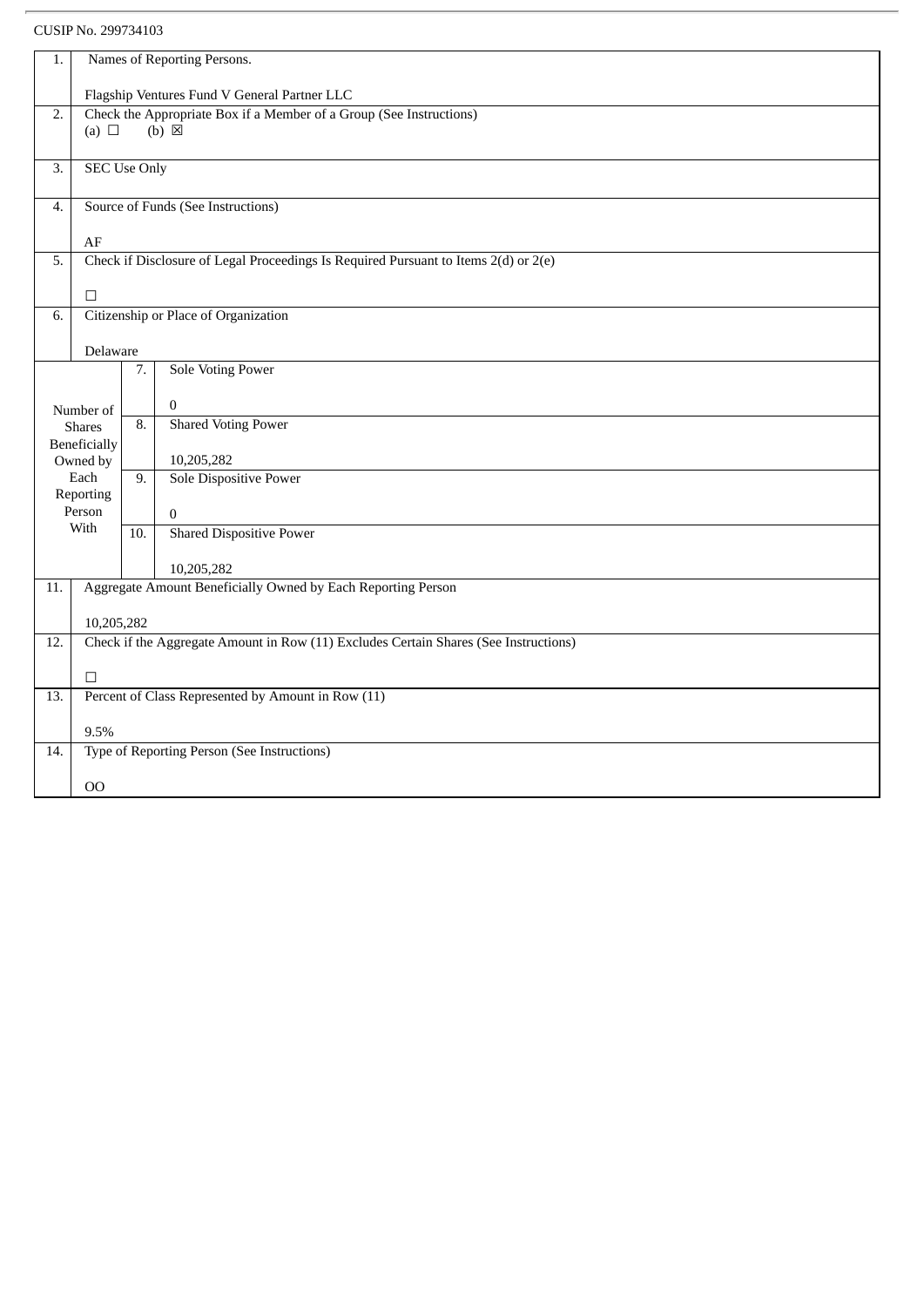| 1.                                                                                                         | Names of Reporting Persons.                        |                   |                                                                                      |  |  |
|------------------------------------------------------------------------------------------------------------|----------------------------------------------------|-------------------|--------------------------------------------------------------------------------------|--|--|
|                                                                                                            |                                                    |                   |                                                                                      |  |  |
|                                                                                                            | Flagship Ventures Opportunities Fund I, L.P.       |                   |                                                                                      |  |  |
| Check the Appropriate Box if a Member of a Group (See Instructions)<br>$\overline{2}$ .<br>$(b) \boxtimes$ |                                                    |                   |                                                                                      |  |  |
|                                                                                                            | (a) $\Box$                                         |                   |                                                                                      |  |  |
|                                                                                                            |                                                    |                   |                                                                                      |  |  |
| 3.                                                                                                         | <b>SEC Use Only</b>                                |                   |                                                                                      |  |  |
|                                                                                                            |                                                    |                   |                                                                                      |  |  |
| 4.                                                                                                         | Source of Funds (See Instructions)                 |                   |                                                                                      |  |  |
|                                                                                                            | <b>WC</b>                                          |                   |                                                                                      |  |  |
| 5.                                                                                                         |                                                    |                   | Check if Disclosure of Legal Proceedings Is Required Pursuant to Items 2(d) or 2(e)  |  |  |
|                                                                                                            |                                                    |                   |                                                                                      |  |  |
|                                                                                                            | $\Box$                                             |                   |                                                                                      |  |  |
| 6.                                                                                                         |                                                    |                   | Citizenship or Place of Organization                                                 |  |  |
|                                                                                                            |                                                    |                   |                                                                                      |  |  |
|                                                                                                            | Delaware                                           |                   |                                                                                      |  |  |
|                                                                                                            |                                                    | 7.                | <b>Sole Voting Power</b>                                                             |  |  |
|                                                                                                            |                                                    |                   |                                                                                      |  |  |
|                                                                                                            | Number of                                          |                   | $\mathbf{0}$                                                                         |  |  |
|                                                                                                            | <b>Shares</b>                                      |                   | <b>Shared Voting Power</b>                                                           |  |  |
|                                                                                                            | Beneficially                                       |                   |                                                                                      |  |  |
|                                                                                                            | Owned by                                           |                   | 5,495,324                                                                            |  |  |
|                                                                                                            | Each                                               | 9.                | Sole Dispositive Power                                                               |  |  |
|                                                                                                            | Reporting                                          |                   |                                                                                      |  |  |
|                                                                                                            | Person<br>With                                     |                   | $\overline{0}$                                                                       |  |  |
|                                                                                                            |                                                    | $\overline{10}$ . | <b>Shared Dispositive Power</b>                                                      |  |  |
|                                                                                                            |                                                    |                   |                                                                                      |  |  |
|                                                                                                            |                                                    |                   | 5,495,324                                                                            |  |  |
| 11.                                                                                                        |                                                    |                   | Aggregate Amount Beneficially Owned by Each Reporting Person                         |  |  |
|                                                                                                            | 5,495,324                                          |                   |                                                                                      |  |  |
| 12.                                                                                                        |                                                    |                   | Check if the Aggregate Amount in Row (11) Excludes Certain Shares (See Instructions) |  |  |
|                                                                                                            |                                                    |                   |                                                                                      |  |  |
|                                                                                                            | $\Box$                                             |                   |                                                                                      |  |  |
| 13.                                                                                                        | Percent of Class Represented by Amount in Row (11) |                   |                                                                                      |  |  |
|                                                                                                            |                                                    |                   |                                                                                      |  |  |
|                                                                                                            | 5.1%                                               |                   |                                                                                      |  |  |
| 14.                                                                                                        |                                                    |                   | Type of Reporting Person (See Instructions)                                          |  |  |
|                                                                                                            |                                                    |                   |                                                                                      |  |  |
|                                                                                                            | PN                                                 |                   |                                                                                      |  |  |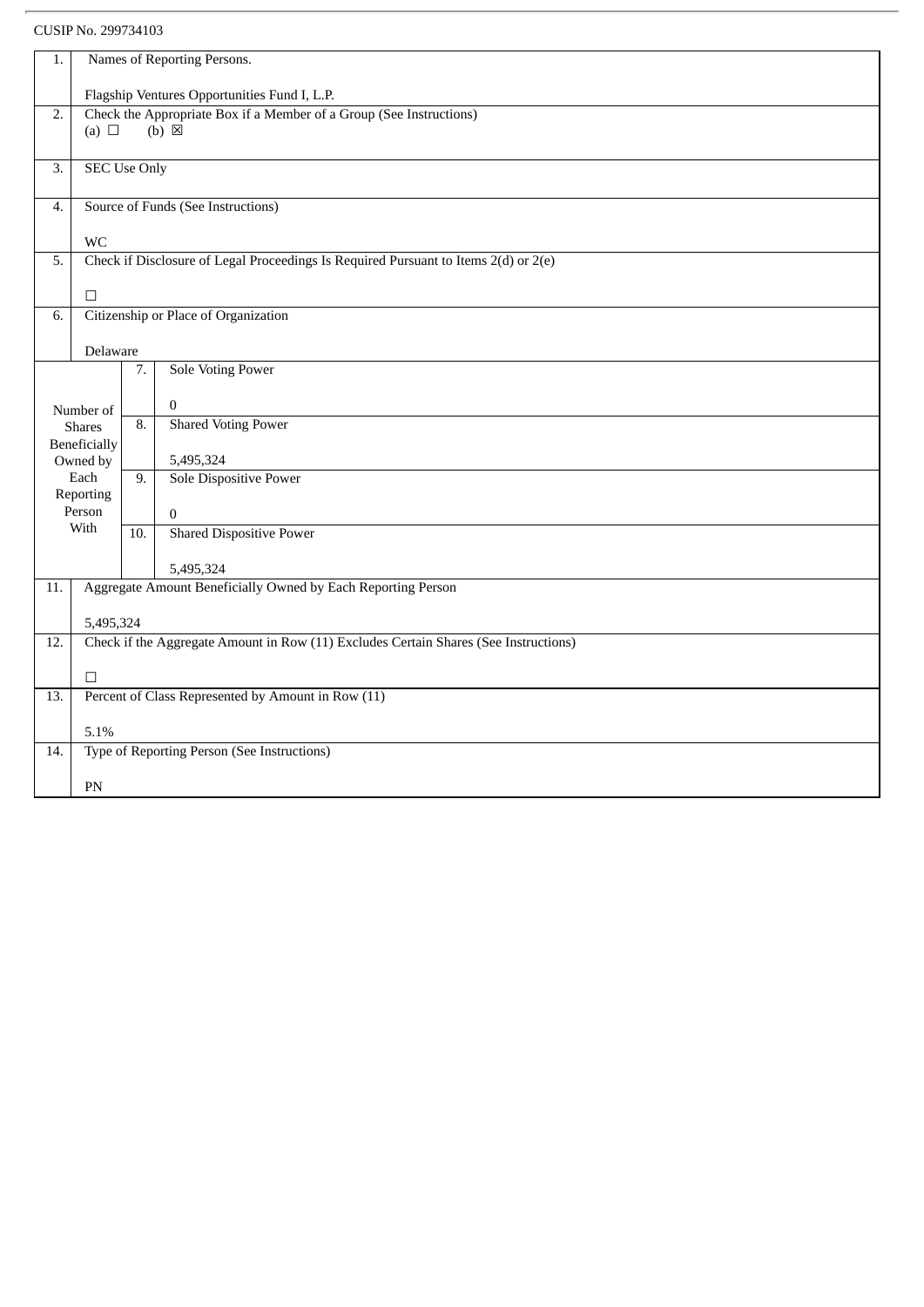CUSIP No. 299734103

| 1.                                                                                      | Names of Reporting Persons.                                |                  |                                                                                      |  |  |
|-----------------------------------------------------------------------------------------|------------------------------------------------------------|------------------|--------------------------------------------------------------------------------------|--|--|
|                                                                                         | Flagship Ventures Opportunities Fund I General Partner LLC |                  |                                                                                      |  |  |
| Check the Appropriate Box if a Member of a Group (See Instructions)<br>$\overline{2}$ . |                                                            |                  |                                                                                      |  |  |
|                                                                                         | (a) $\Box$                                                 |                  | $(b) \boxtimes$                                                                      |  |  |
|                                                                                         |                                                            |                  |                                                                                      |  |  |
| 3.                                                                                      | <b>SEC Use Only</b>                                        |                  |                                                                                      |  |  |
| 4.                                                                                      | Source of Funds (See Instructions)                         |                  |                                                                                      |  |  |
|                                                                                         | AF                                                         |                  |                                                                                      |  |  |
| 5.                                                                                      |                                                            |                  | Check if Disclosure of Legal Proceedings Is Required Pursuant to Items 2(d) or 2(e)  |  |  |
|                                                                                         |                                                            |                  |                                                                                      |  |  |
|                                                                                         | $\Box$                                                     |                  |                                                                                      |  |  |
| 6.                                                                                      |                                                            |                  | Citizenship or Place of Organization                                                 |  |  |
|                                                                                         | Delaware                                                   |                  |                                                                                      |  |  |
|                                                                                         |                                                            | 7.               | <b>Sole Voting Power</b>                                                             |  |  |
|                                                                                         |                                                            |                  |                                                                                      |  |  |
|                                                                                         | Number of                                                  | $\overline{8}$ . | $\mathbf{0}$                                                                         |  |  |
|                                                                                         | <b>Shares</b>                                              |                  | <b>Shared Voting Power</b>                                                           |  |  |
|                                                                                         | Beneficially<br>Owned by                                   |                  | 5,495,324                                                                            |  |  |
|                                                                                         | Each                                                       | 9.               | Sole Dispositive Power                                                               |  |  |
|                                                                                         | Reporting                                                  |                  |                                                                                      |  |  |
|                                                                                         | Person                                                     |                  | $\mathbf{0}$                                                                         |  |  |
|                                                                                         | With                                                       | 10.              | <b>Shared Dispositive Power</b>                                                      |  |  |
|                                                                                         |                                                            |                  | 5,495,324                                                                            |  |  |
| 11.                                                                                     |                                                            |                  | Aggregate Amount Beneficially Owned by Each Reporting Person                         |  |  |
|                                                                                         |                                                            |                  |                                                                                      |  |  |
|                                                                                         | 5,495,324                                                  |                  |                                                                                      |  |  |
| 12.                                                                                     |                                                            |                  | Check if the Aggregate Amount in Row (11) Excludes Certain Shares (See Instructions) |  |  |
|                                                                                         | $\Box$                                                     |                  |                                                                                      |  |  |
| 13.                                                                                     | Percent of Class Represented by Amount in Row (11)         |                  |                                                                                      |  |  |
|                                                                                         |                                                            |                  |                                                                                      |  |  |
|                                                                                         | 5.1%                                                       |                  |                                                                                      |  |  |
| 14.                                                                                     |                                                            |                  | Type of Reporting Person (See Instructions)                                          |  |  |
|                                                                                         |                                                            |                  |                                                                                      |  |  |
|                                                                                         | 00                                                         |                  |                                                                                      |  |  |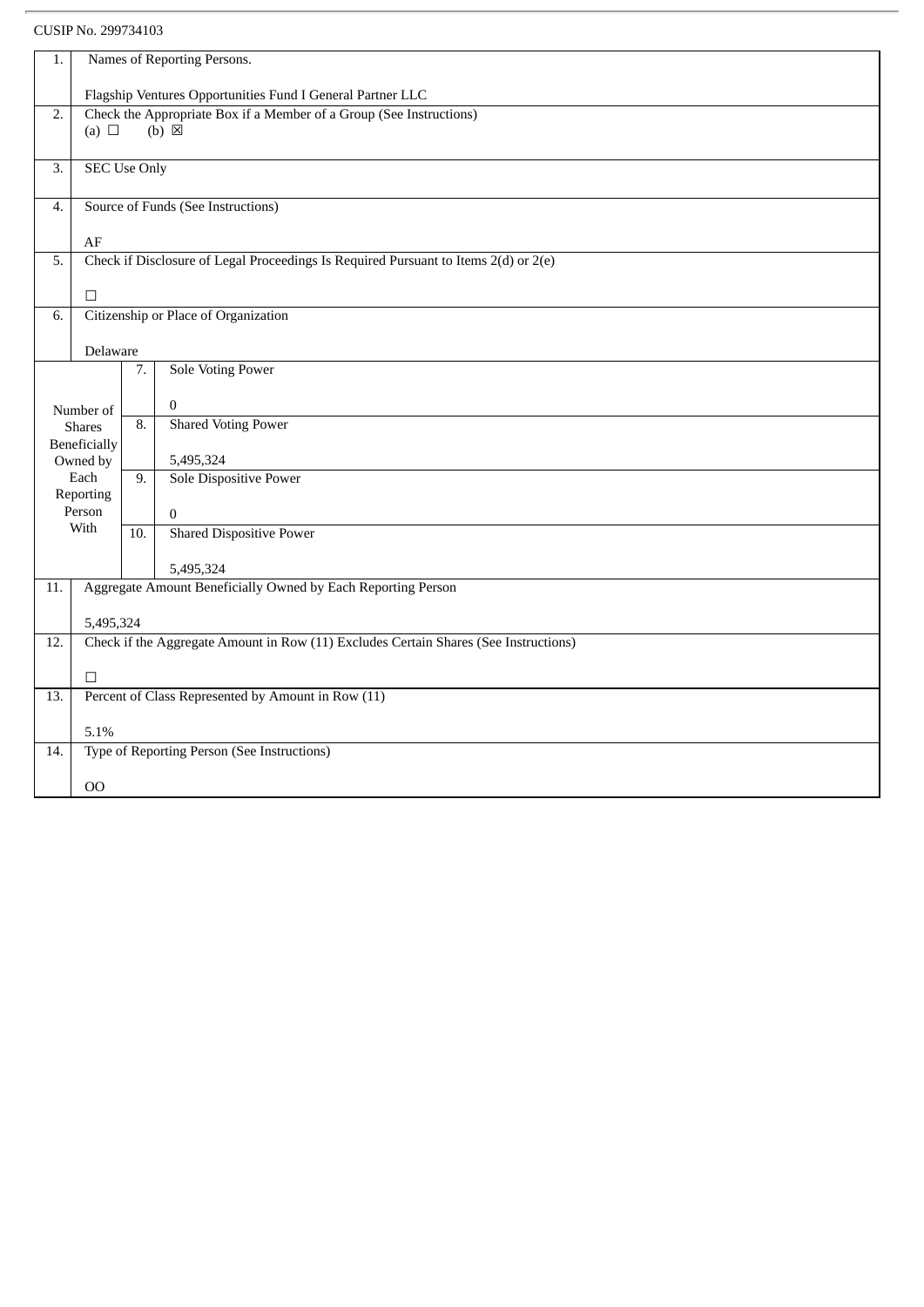| 1.               | Names of Reporting Persons.                                         |                   |                                                                                      |  |  |
|------------------|---------------------------------------------------------------------|-------------------|--------------------------------------------------------------------------------------|--|--|
|                  | Nutritional Health LTP Fund, L.P.                                   |                   |                                                                                      |  |  |
| $\overline{2}$ . | Check the Appropriate Box if a Member of a Group (See Instructions) |                   |                                                                                      |  |  |
|                  | $(b)$ $\boxtimes$<br>(a) $\Box$                                     |                   |                                                                                      |  |  |
|                  |                                                                     |                   |                                                                                      |  |  |
| 3.               | <b>SEC Use Only</b>                                                 |                   |                                                                                      |  |  |
| 4.               | Source of Funds (See Instructions)                                  |                   |                                                                                      |  |  |
|                  |                                                                     |                   |                                                                                      |  |  |
| 5.               | <b>WC</b>                                                           |                   | Check if Disclosure of Legal Proceedings Is Required Pursuant to Items 2(d) or 2(e)  |  |  |
|                  |                                                                     |                   |                                                                                      |  |  |
|                  | $\Box$                                                              |                   |                                                                                      |  |  |
| 6.               |                                                                     |                   | Citizenship or Place of Organization                                                 |  |  |
|                  |                                                                     |                   |                                                                                      |  |  |
|                  | Delaware                                                            |                   |                                                                                      |  |  |
|                  |                                                                     | 7.                | <b>Sole Voting Power</b>                                                             |  |  |
|                  | Number of                                                           |                   | $\mathbf{0}$                                                                         |  |  |
|                  | <b>Shares</b>                                                       | $\overline{8}$ .  | <b>Shared Voting Power</b>                                                           |  |  |
|                  | Beneficially                                                        |                   |                                                                                      |  |  |
|                  | Owned by                                                            |                   | 8,219,791                                                                            |  |  |
|                  | Each                                                                | 9.                | <b>Sole Dispositive Power</b>                                                        |  |  |
|                  | Reporting<br>Person                                                 |                   | $\overline{0}$                                                                       |  |  |
|                  | With                                                                | $\overline{10}$ . | <b>Shared Dispositive Power</b>                                                      |  |  |
|                  |                                                                     |                   |                                                                                      |  |  |
|                  |                                                                     |                   | 8,219,791                                                                            |  |  |
| 11.              |                                                                     |                   | Aggregate Amount Beneficially Owned by Each Reporting Person                         |  |  |
|                  | 8,219,791                                                           |                   |                                                                                      |  |  |
| 12.              |                                                                     |                   | Check if the Aggregate Amount in Row (11) Excludes Certain Shares (See Instructions) |  |  |
|                  |                                                                     |                   |                                                                                      |  |  |
|                  | $\Box$                                                              |                   |                                                                                      |  |  |
| 13.              | Percent of Class Represented by Amount in Row (11)                  |                   |                                                                                      |  |  |
|                  | 7.6%                                                                |                   |                                                                                      |  |  |
| 14.              |                                                                     |                   | Type of Reporting Person (See Instructions)                                          |  |  |
|                  |                                                                     |                   |                                                                                      |  |  |
|                  | PN                                                                  |                   |                                                                                      |  |  |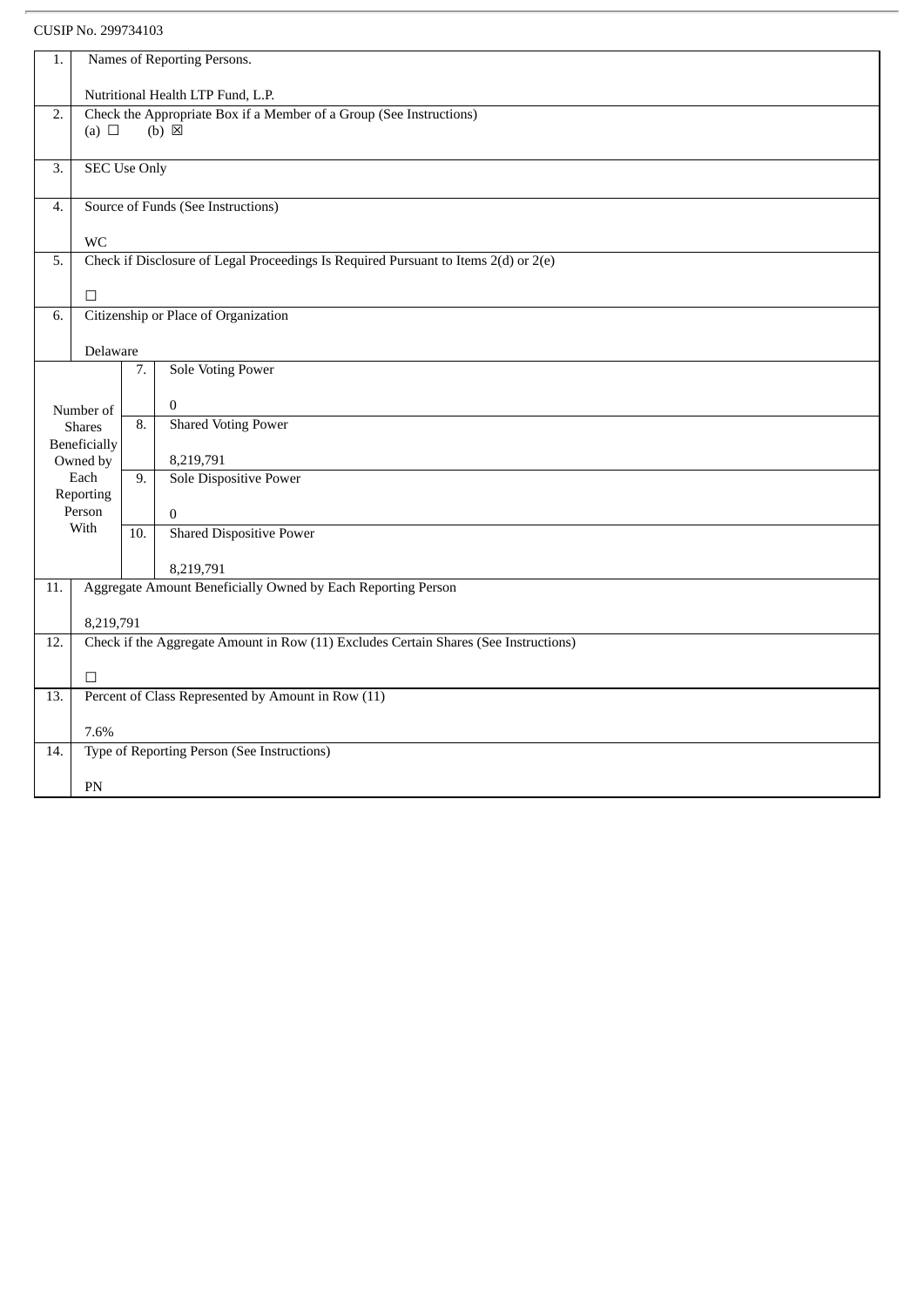| 1.                                                                                                   | Names of Reporting Persons.                        |                   |                                                                                      |  |  |
|------------------------------------------------------------------------------------------------------|----------------------------------------------------|-------------------|--------------------------------------------------------------------------------------|--|--|
|                                                                                                      |                                                    |                   |                                                                                      |  |  |
| $\overline{2}$ .                                                                                     | Nutritional Health LTP General Partner LLC         |                   |                                                                                      |  |  |
| Check the Appropriate Box if a Member of a Group (See Instructions)<br>$(b) \boxtimes$<br>(a) $\Box$ |                                                    |                   |                                                                                      |  |  |
|                                                                                                      |                                                    |                   |                                                                                      |  |  |
| 3.                                                                                                   | <b>SEC Use Only</b>                                |                   |                                                                                      |  |  |
|                                                                                                      |                                                    |                   |                                                                                      |  |  |
| 4.                                                                                                   | Source of Funds (See Instructions)                 |                   |                                                                                      |  |  |
|                                                                                                      | AF                                                 |                   |                                                                                      |  |  |
| 5.                                                                                                   |                                                    |                   | Check if Disclosure of Legal Proceedings Is Required Pursuant to Items 2(d) or 2(e)  |  |  |
|                                                                                                      |                                                    |                   |                                                                                      |  |  |
|                                                                                                      | $\Box$                                             |                   |                                                                                      |  |  |
| 6.                                                                                                   |                                                    |                   | Citizenship or Place of Organization                                                 |  |  |
|                                                                                                      |                                                    |                   |                                                                                      |  |  |
|                                                                                                      | Delaware                                           |                   |                                                                                      |  |  |
|                                                                                                      |                                                    | 7.                | <b>Sole Voting Power</b>                                                             |  |  |
|                                                                                                      |                                                    |                   | $\mathbf{0}$                                                                         |  |  |
|                                                                                                      | Number of<br><b>Shares</b>                         | 8.                | <b>Shared Voting Power</b>                                                           |  |  |
|                                                                                                      | Beneficially                                       |                   |                                                                                      |  |  |
|                                                                                                      | Owned by                                           |                   | 8,219,791                                                                            |  |  |
|                                                                                                      | Each                                               | 9.                | Sole Dispositive Power                                                               |  |  |
|                                                                                                      | Reporting                                          |                   |                                                                                      |  |  |
|                                                                                                      | Person<br>With                                     |                   | $\overline{0}$                                                                       |  |  |
|                                                                                                      |                                                    | $\overline{10}$ . | <b>Shared Dispositive Power</b>                                                      |  |  |
|                                                                                                      |                                                    |                   | 8,219,791                                                                            |  |  |
| 11.                                                                                                  |                                                    |                   | Aggregate Amount Beneficially Owned by Each Reporting Person                         |  |  |
|                                                                                                      |                                                    |                   |                                                                                      |  |  |
|                                                                                                      | 8,219,791                                          |                   |                                                                                      |  |  |
| 12.                                                                                                  |                                                    |                   | Check if the Aggregate Amount in Row (11) Excludes Certain Shares (See Instructions) |  |  |
|                                                                                                      |                                                    |                   |                                                                                      |  |  |
|                                                                                                      | $\Box$                                             |                   |                                                                                      |  |  |
| 13.                                                                                                  | Percent of Class Represented by Amount in Row (11) |                   |                                                                                      |  |  |
|                                                                                                      | 7.6%                                               |                   |                                                                                      |  |  |
| 14.                                                                                                  |                                                    |                   | Type of Reporting Person (See Instructions)                                          |  |  |
|                                                                                                      |                                                    |                   |                                                                                      |  |  |
|                                                                                                      | 00                                                 |                   |                                                                                      |  |  |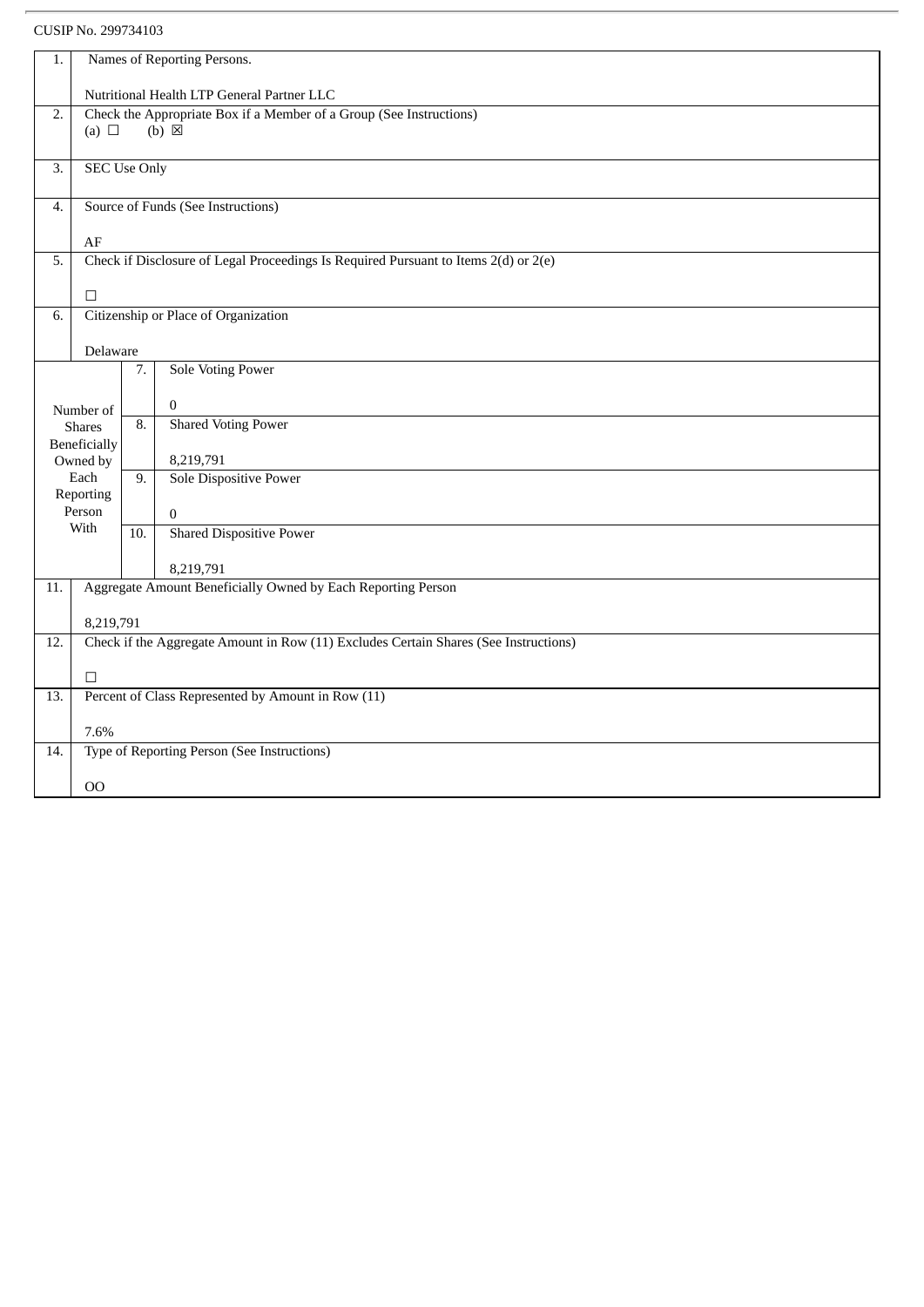| 1.  | Names of Reporting Persons.                                         |                  |                                                                                      |  |  |
|-----|---------------------------------------------------------------------|------------------|--------------------------------------------------------------------------------------|--|--|
|     | Flagship Pioneering Fund VII, L.P.                                  |                  |                                                                                      |  |  |
| 2.  | Check the Appropriate Box if a Member of a Group (See Instructions) |                  |                                                                                      |  |  |
|     | (a) $\Box$                                                          |                  | $(b) \boxtimes$                                                                      |  |  |
| 3.  | <b>SEC Use Only</b>                                                 |                  |                                                                                      |  |  |
| 4.  | Source of Funds (See Instructions)                                  |                  |                                                                                      |  |  |
|     | <b>WC</b>                                                           |                  |                                                                                      |  |  |
| 5.  |                                                                     |                  | Check if Disclosure of Legal Proceedings Is Required Pursuant to Items 2(d) or 2(e)  |  |  |
|     | $\Box$                                                              |                  |                                                                                      |  |  |
| 6.  |                                                                     |                  | Citizenship or Place of Organization                                                 |  |  |
|     |                                                                     |                  |                                                                                      |  |  |
|     | Delaware                                                            | 7.               | <b>Sole Voting Power</b>                                                             |  |  |
|     |                                                                     |                  |                                                                                      |  |  |
|     | Number of                                                           |                  | 0                                                                                    |  |  |
|     | <b>Shares</b>                                                       | 8.               | <b>Shared Voting Power</b>                                                           |  |  |
|     | Beneficially<br>Owned by                                            |                  | 13,698,630                                                                           |  |  |
|     | Each                                                                | $\overline{9}$ . | <b>Sole Dispositive Power</b>                                                        |  |  |
|     | Reporting<br>Person                                                 |                  |                                                                                      |  |  |
|     | With                                                                | 10.              | $\boldsymbol{0}$<br><b>Shared Dispositive Power</b>                                  |  |  |
|     |                                                                     |                  |                                                                                      |  |  |
|     |                                                                     |                  | 13,698,630                                                                           |  |  |
| 11. |                                                                     |                  | Aggregate Amount Beneficially Owned by Each Reporting Person                         |  |  |
|     | 13,698,630                                                          |                  |                                                                                      |  |  |
| 12. |                                                                     |                  | Check if the Aggregate Amount in Row (11) Excludes Certain Shares (See Instructions) |  |  |
|     | $\Box$                                                              |                  |                                                                                      |  |  |
| 13. | Percent of Class Represented by Amount in Row (11)                  |                  |                                                                                      |  |  |
|     | 12.7%                                                               |                  |                                                                                      |  |  |
| 14. |                                                                     |                  | Type of Reporting Person (See Instructions)                                          |  |  |
|     | PN                                                                  |                  |                                                                                      |  |  |
|     |                                                                     |                  |                                                                                      |  |  |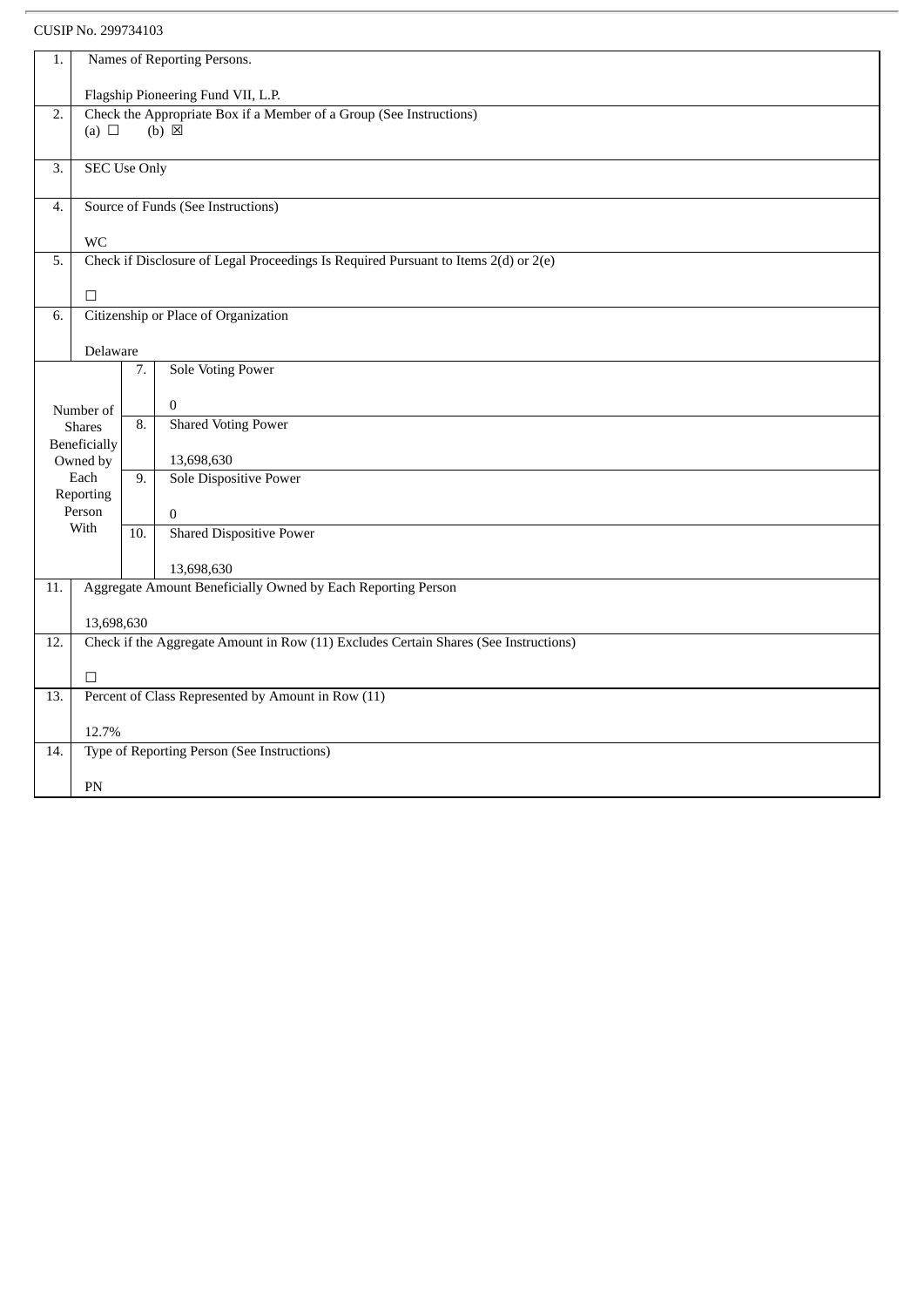| 1.  | Names of Reporting Persons.                                                                                |     |                                                                                      |  |  |
|-----|------------------------------------------------------------------------------------------------------------|-----|--------------------------------------------------------------------------------------|--|--|
|     |                                                                                                            |     |                                                                                      |  |  |
|     | Flagship Pioneering Fund VII General Partner LLC                                                           |     |                                                                                      |  |  |
|     | Check the Appropriate Box if a Member of a Group (See Instructions)<br>2.<br>(a) $\Box$<br>$(b) \boxtimes$ |     |                                                                                      |  |  |
|     |                                                                                                            |     |                                                                                      |  |  |
| 3.  | <b>SEC Use Only</b>                                                                                        |     |                                                                                      |  |  |
|     |                                                                                                            |     |                                                                                      |  |  |
| 4.  | Source of Funds (See Instructions)                                                                         |     |                                                                                      |  |  |
|     | $\rm AF$                                                                                                   |     |                                                                                      |  |  |
| 5.  |                                                                                                            |     | Check if Disclosure of Legal Proceedings Is Required Pursuant to Items 2(d) or 2(e)  |  |  |
|     | $\Box$                                                                                                     |     |                                                                                      |  |  |
| 6.  |                                                                                                            |     | Citizenship or Place of Organization                                                 |  |  |
|     |                                                                                                            |     |                                                                                      |  |  |
|     | Delaware                                                                                                   |     |                                                                                      |  |  |
|     |                                                                                                            | 7.  | <b>Sole Voting Power</b>                                                             |  |  |
|     | Number of                                                                                                  |     | $\Omega$                                                                             |  |  |
|     | <b>Shares</b>                                                                                              | 8.  | <b>Shared Voting Power</b>                                                           |  |  |
|     | Beneficially                                                                                               |     |                                                                                      |  |  |
|     | Owned by<br>Each                                                                                           | 9.  | 13,698,630<br>Sole Dispositive Power                                                 |  |  |
|     | Reporting                                                                                                  |     |                                                                                      |  |  |
|     | Person                                                                                                     |     | $\bf{0}$                                                                             |  |  |
|     | With                                                                                                       | 10. | <b>Shared Dispositive Power</b>                                                      |  |  |
|     |                                                                                                            |     | 13,698,630                                                                           |  |  |
| 11. |                                                                                                            |     | Aggregate Amount Beneficially Owned by Each Reporting Person                         |  |  |
|     |                                                                                                            |     |                                                                                      |  |  |
|     | 13,698,630                                                                                                 |     |                                                                                      |  |  |
| 12. |                                                                                                            |     | Check if the Aggregate Amount in Row (11) Excludes Certain Shares (See Instructions) |  |  |
|     | $\Box$                                                                                                     |     |                                                                                      |  |  |
| 13. | Percent of Class Represented by Amount in Row (11)                                                         |     |                                                                                      |  |  |
|     | 12.7%                                                                                                      |     |                                                                                      |  |  |
| 14. |                                                                                                            |     | Type of Reporting Person (See Instructions)                                          |  |  |
|     |                                                                                                            |     |                                                                                      |  |  |
|     | 00                                                                                                         |     |                                                                                      |  |  |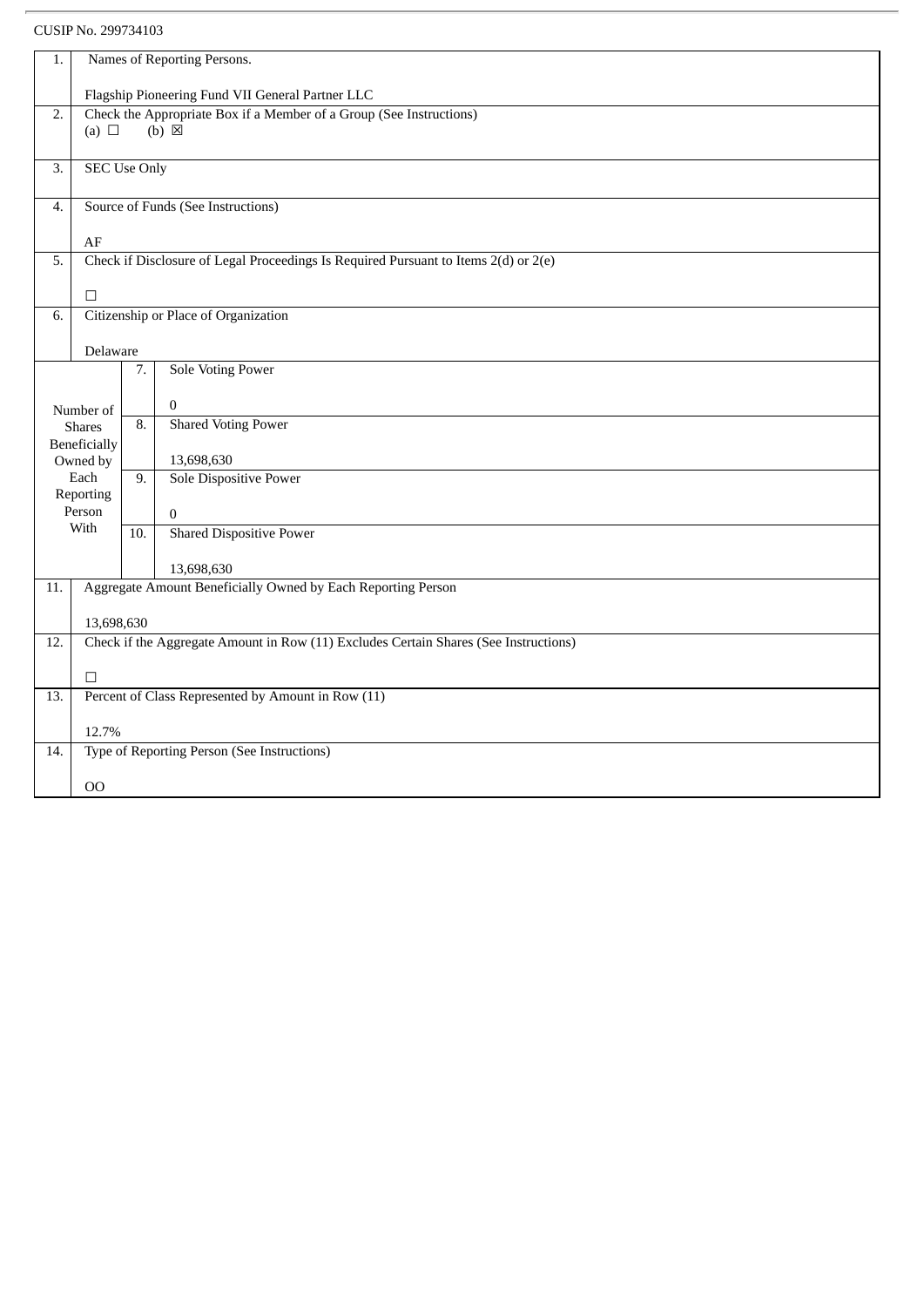| 1.                                                                                                                       | Names of Reporting Persons.        |                  |                                                                                      |  |  |
|--------------------------------------------------------------------------------------------------------------------------|------------------------------------|------------------|--------------------------------------------------------------------------------------|--|--|
|                                                                                                                          | Noubar B. Afeyan, Ph.D.            |                  |                                                                                      |  |  |
| Check the Appropriate Box if a Member of a Group (See Instructions)<br>$\overline{2}$ .<br>$(b) \boxtimes$<br>(a) $\Box$ |                                    |                  |                                                                                      |  |  |
|                                                                                                                          |                                    |                  |                                                                                      |  |  |
| 3.                                                                                                                       | <b>SEC Use Only</b>                |                  |                                                                                      |  |  |
| $\boldsymbol{4}$ .                                                                                                       | Source of Funds (See Instructions) |                  |                                                                                      |  |  |
|                                                                                                                          | $\rm AF$                           |                  |                                                                                      |  |  |
| 5.                                                                                                                       |                                    |                  | Check if Disclosure of Legal Proceedings Is Required Pursuant to Items 2(d) or 2(e)  |  |  |
|                                                                                                                          | $\Box$                             |                  |                                                                                      |  |  |
| 6.                                                                                                                       |                                    |                  | Citizenship or Place of Organization                                                 |  |  |
|                                                                                                                          |                                    |                  | <b>United States of America</b>                                                      |  |  |
|                                                                                                                          |                                    | 7.               | <b>Sole Voting Power</b>                                                             |  |  |
|                                                                                                                          | Number of                          |                  | $\mathbf{0}$                                                                         |  |  |
|                                                                                                                          | <b>Shares</b>                      | 8.               | <b>Shared Voting Power</b>                                                           |  |  |
|                                                                                                                          | Beneficially<br>Owned by           |                  | 50,427,328                                                                           |  |  |
|                                                                                                                          | Each<br>Reporting                  | $\overline{9}$ . | Sole Dispositive Power                                                               |  |  |
|                                                                                                                          | Person                             |                  | $\boldsymbol{0}$                                                                     |  |  |
|                                                                                                                          | With                               | 10.              | <b>Shared Dispositive Power</b>                                                      |  |  |
|                                                                                                                          |                                    |                  | 50,427,328                                                                           |  |  |
| 11.                                                                                                                      |                                    |                  | Aggregate Amount Beneficially Owned by Each Reporting Person                         |  |  |
|                                                                                                                          | 50,427,328                         |                  |                                                                                      |  |  |
| 12.                                                                                                                      |                                    |                  | Check if the Aggregate Amount in Row (11) Excludes Certain Shares (See Instructions) |  |  |
|                                                                                                                          | $\Box$                             |                  |                                                                                      |  |  |
| 13.                                                                                                                      |                                    |                  | Percent of Class Represented by Amount in Row (11)                                   |  |  |
|                                                                                                                          | 46.7%                              |                  |                                                                                      |  |  |
| 14.                                                                                                                      |                                    |                  | Type of Reporting Person (See Instructions)                                          |  |  |
|                                                                                                                          | IN                                 |                  |                                                                                      |  |  |
|                                                                                                                          |                                    |                  |                                                                                      |  |  |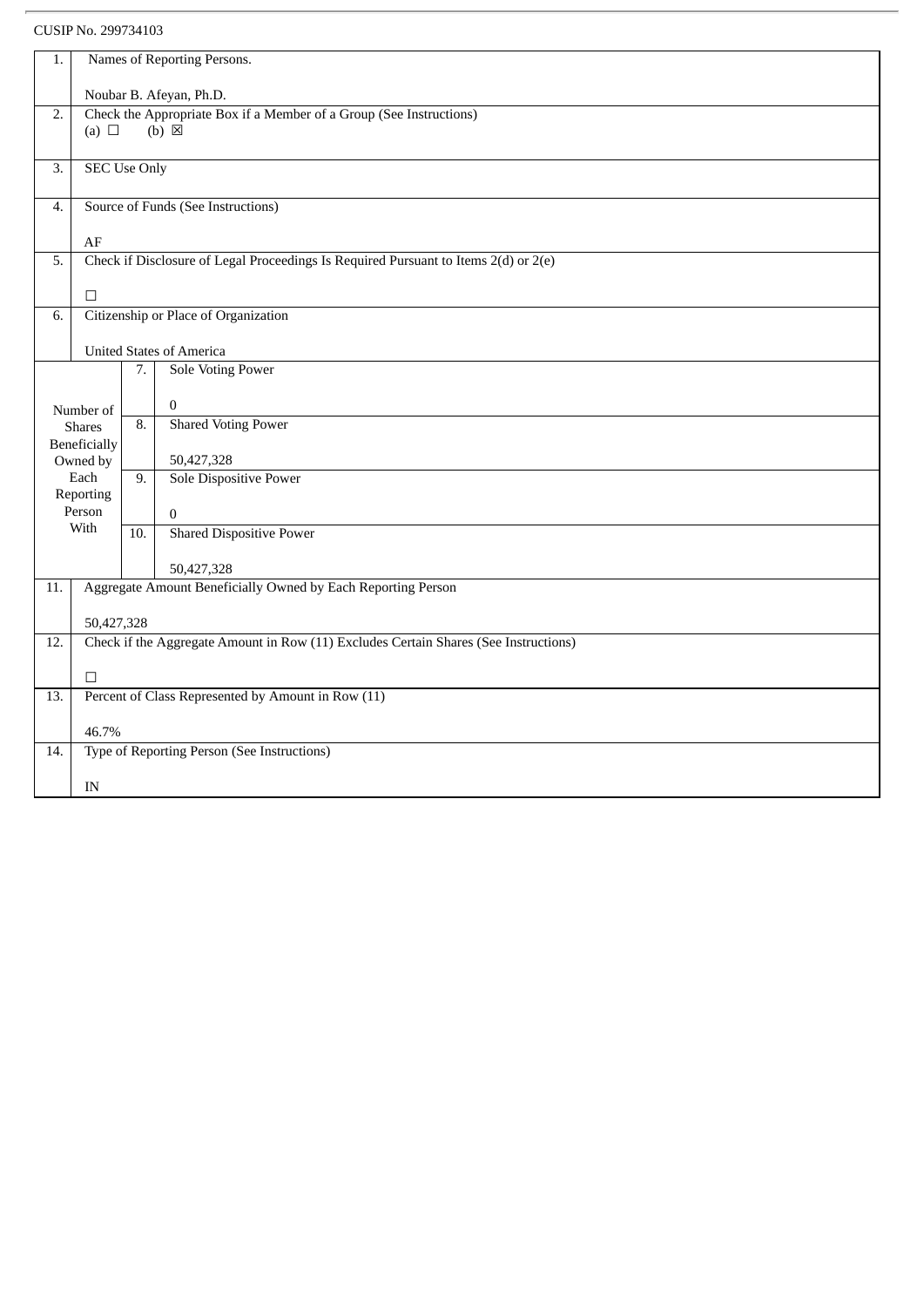#### **Item 1. Security and Issuer**

This Amendment No. 3 (this "Amendment") amends and supplements the Schedule 13D (the "Schedule 13D") filed by the Reporting Persons (as defined below) on May 21, 2018, as amended, with respect to the shares of common stock, \$0.001 par value per share ("Common Stock"), of Evelo Biosciences, Inc. (the "Company" or the "Issuer"). Except as specifically provided herein, this Amendment does not modify any of the information previously reported in the Schedule 13D.

#### **Item 2. Identity and Background**

Item 2 of the Schedule 13D is hereby amended and restated as follows:

This Schedule 13D is being filed by the following persons (each a "Reporting Person"):

- i. Flagship VentureLabs IV LLC, a Delaware limited liability company ("VentureLabs IV"). The manager of VentureLabs IV is Flagship Ventures Fund IV, L.P., a Delaware limited partnership ("Flagship Fund IV").
- ii. Flagship Fund IV. The general partner of Flagship Fund IV is Flagship Ventures Fund IV General Partner LLC ("Flagship Fund IV GP").
- iii. Flagship Ventures Fund IV-Rx, L.P., a Delaware limited partnership ("Flagship Fund IV-Rx," and together with VentureLabs IV and Flagship Fund IV, the "Flagship Fund IV Funds"). Flagship Fund IV GP is the general partner of Flagship Fund IV-Rx.
- iv. Flagship Fund IV GP. Noubar B. Afeyan, Ph.D. ("Dr. Afeyan") is the sole manager of Flagship Fund IV GP.
- v. Flagship VentureLabs V, LLC, a Delaware limited liability company ("VentureLabs V"). The manager of VentureLabs V is Flagship VentureLabs V Manager LLC, a Delaware limited liability company ("VentureLabs V Manager").
- vi. VentureLabs V Manager. The manager of VentureLabs V Manager is Flagship Pioneering, Inc. ("Flagship Pioneering"), a Delaware corporation.
- vii. Flagship Pioneering. Dr. Afeyan is the Chief Executive Officer, director and sole stockholder of Flagship Pioneering.
- viii. Flagship Ventures Fund V, L.P., a Delaware limited partnership ("Flagship Fund V") The general partner of Flagship Fund V is Flagship Ventures Fund V General Partner LLC, a Delaware limited liability company ("Flagship Fund V GP").
- ix. Flagship V VentureLabs Rx Fund, L.P., a Delaware limited partnership ("VentureLabs Rx V"). Flagship Fund V GP is the general partner of VentureLabs Rx V.
- x. Nutritional Health Side Fund, L.P., a Delaware limited partnership ("Nutritional Health Side Fund"). Flagship Fund V GP is the general partner of Nutritional Health Side Fund.
- xi. Nutritional Health Disruptive Innovation Fund, L.P., a Delaware limited partnership ("Nutritional Innovation Fund," and together with Flagship Fund V, VentureLabs Rx V and Nutritional Health Side Fund, the "Flagship Fund V Funds"). Flagship Fund V GP is the general partner of Nutritional Innovation Fund.
- xii. Flagship Fund V GP. Dr. Afeyan is the managing member of Flagship Fund V GP.
- xiii. Flagship Ventures Opportunities Fund I, L.P., a Delaware limited partnership ("Flagship Opportunities I"). The general partner of Flagship Opportunities I is Flagship Ventures Opportunities Fund I General Partner LLC, a Delaware limited liability company ("Flagship Opportunities GP").
- xiv. Flagship Opportunities GP. Dr. Afeyan is the managing member of Flagship Opportunities GP.
- xv. Nutritional Health LTP Fund, L.P., a Delaware limited partnership ("Nutritional LTP,"). The general partner of Nutritional LTP is Nutritional Health LTP General Partner LLC, a Delaware limited liability company ("Nutritional LTP GP").
- xvi. Nutritional LTP GP. Dr. Afeyan is the sole member and manager of Nutritional LTP GP.
- xvii. Flagship Pioneering Fund VII, L.P., a Delaware limited partnership ("Flagship Fund VII" and together with the Flagship Fund IV Funds, VentureLabs V, the Flagship Fund V Funds, Flagship Opportunities I and Nutritional LTP, the "Flagship Funds"). The general partner of Flagship Fund VII is Flagship Pioneering Fund VII General Partner LLC, a Delaware limited liability company ("Flagship Fund VII GP").
- xviii. Flagship Fund VII GP. The manager of Flagship Fund VII GP is Flagship Pioneering.
- xix. Dr. Afeyan, a citizen of the United States of America.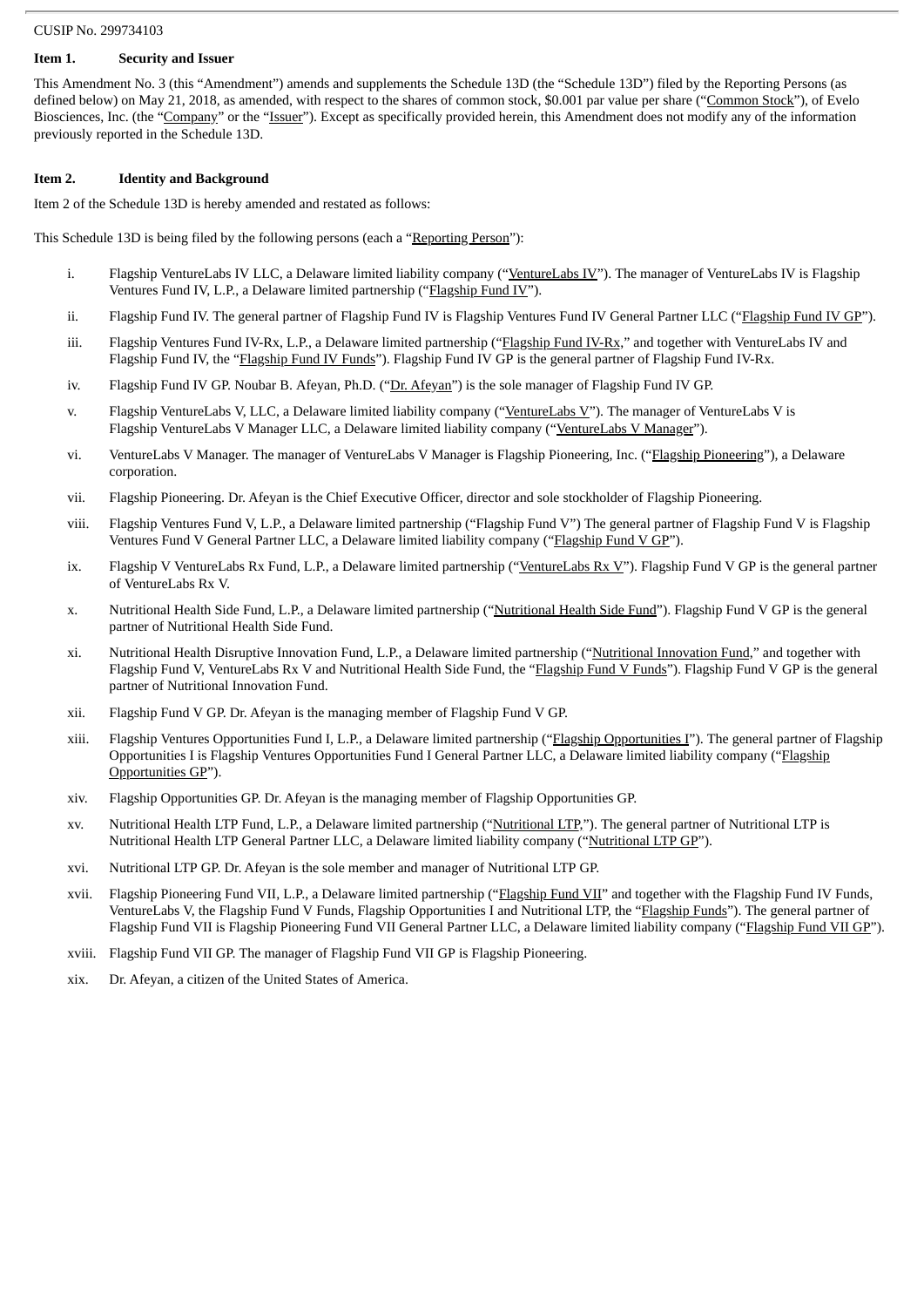The principal business of each Reporting Person is the venture capital investment business. The principal business address of each Reporting Person is 55 Cambridge Parkway, Suite 800E, Cambridge, Massachusetts 02142.

During the last five years, none of the Reporting Persons has been convicted in a criminal proceeding (excluding traffic violations or similar misdemeanors).

During the last five years, none of the Reporting Persons has been party to a civil proceeding of a judicial or administrative body of competent jurisdiction and as a result of such proceeding were or are subject to a judgment, decree or final order enjoining future violations of, or prohibiting or mandating activities subject to, federal or state securities laws or finding any violation with respect to such laws.

#### **Item 4. Purpose of Transaction**

Item 4 is hereby amended to include the following:

On May 27, 2022, the Flagship Funds purchased an aggregate of 27,397,259 shares of the Issuer's Common Stock in a registered direct offering (the "May 2022 Offering") for a purchase price of \$1.46 per share, as set forth in the table below.

| <b>Purchaser (Reporting Person)</b> | <b>Number of Shares</b> |
|-------------------------------------|-------------------------|
| Flagship Fund IV                    | 4,383,561               |
| Flagship Fund IV-Rx                 | 1.095.890               |
| <b>Flagship Opportunities I</b>     | 1.369.863               |
| Nutritional Health LTP              | 6.849.315               |
| Flagship Fund VII                   | 13,698,630              |

In connection with the May 2022 Offering, the Company entered into a letter agreement with Flagship Pioneering, to permit a designee of Flagship Pioneering to, subject to certain customary exceptions, be present as an observer at meetings of the board of directors of the Company and committees thereof and to receive materials provided to directors at such meetings, for a term of up to 24 months. As a condition to such observer rights, such designee is required to enter into a mutually agreed non-disclosure agreement.

#### **Item 5. Interest in Securities of the Issuer**

Item 5(a)-(b) is hereby amended and restated as follows:

(a)-(b) The information set forth in rows 7 through 13 of the cover pages to this Schedule 13D is incorporated by reference. The percentage set forth in row 13 is based on 107,894,547 outstanding shares of Common Stock immediately following the Issuer's May 2022 Offering, as reported in the Issuer's Form 424(b)(5) prospectus, as filed with the Securities and Exchange Commission on May 25, 2022.

VentureLabs IV, Flagship Fund IV, and Flagship Fund IV-Rx directly hold 684,372 shares, 7,590,873 shares and 1,887,419 shares of Common Stock, respectively. Flagship Fund IV, as the manager of VentureLabs IV, may be deemed to beneficially own the shares directly held by VentureLabs IV. Flagship Fund IV GP, as the general partner of Flagship Fund IV and Flagship Fund IV-Rx, may be deemed to beneficially own the shares directly held by the Flagship Fund IV Funds.

VentureLabs V directly holds 2,645,637 shares of Common Stock. VentureLabs V Manager, as the manager of VentureLabs V, and Flagship Pioneering, as the manager of VentureLabs V Manager, may be deemed to beneficially own the shares directly held by VentureLabs V.

Flagship Fund V, VentureLabs Rx V, Nutritional Health Side Fund, and Nutritional Innovation Fund directly hold 4,201,284 shares, 1,609,871 shares, 795,950 shares, and 3,598,177 shares of Common Stock, respectively. Flagship Fund V GP, as the general partner of the Flagship Fund V Funds, may be deemed to beneficially own the shares directly held by the Flagship Fund V Funds.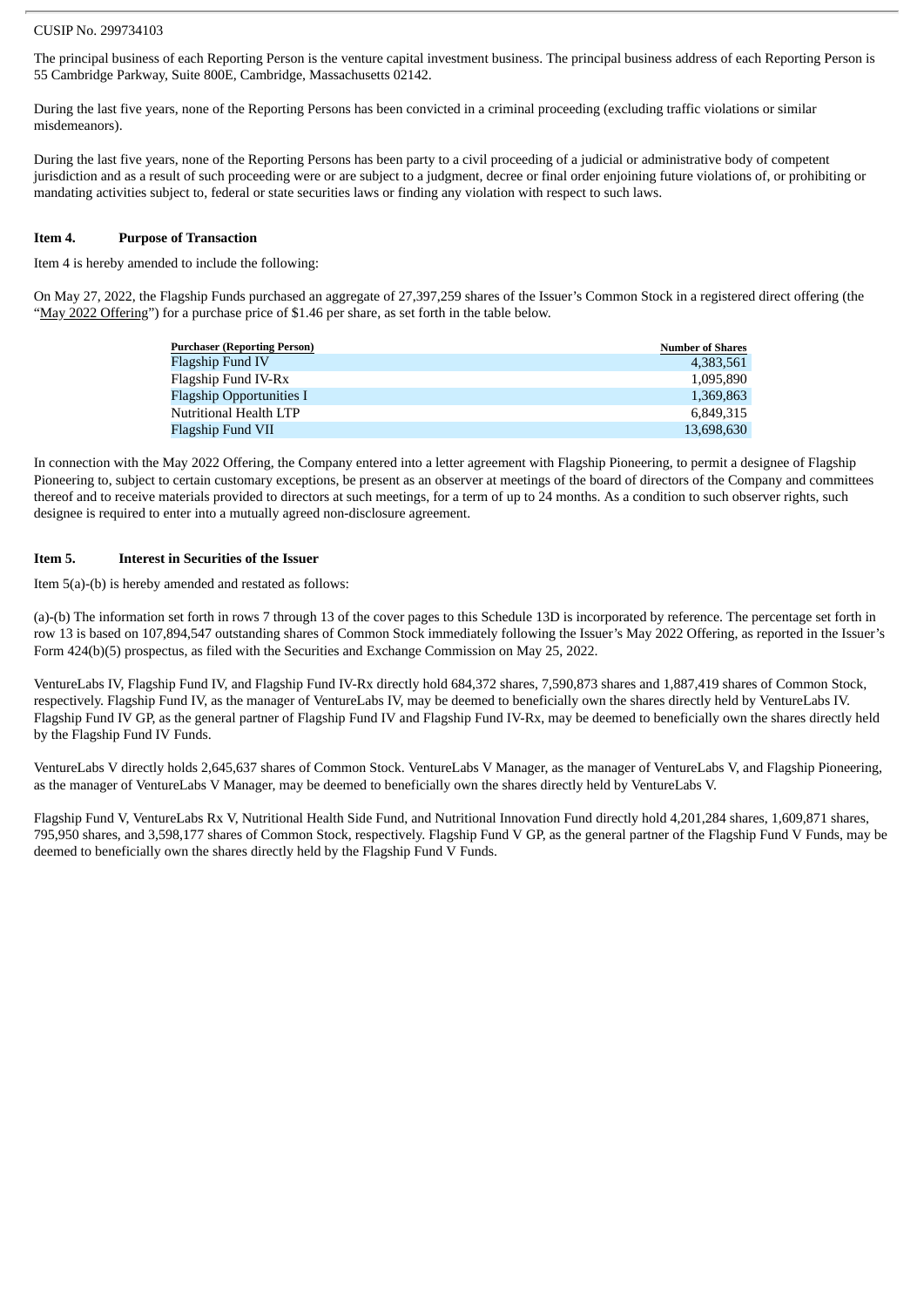Flagship Opportunities I directly holds 5,495,324 shares of Common Stock. Flagship Opportunities GP, as the general partner of Flagship Opportunities I, may be deemed to beneficially own the shares directly held by Flagship Opportunities I.

Nutritional LTP directly holds 8,219,791 shares of Common Stock. Nutritional LTP GP, as the general partner of Nutritional LTP, may be deemed to beneficially own the shares directly held by Nutritional LTP.

Flagship Fund VII directly holds 13,698,630 shares of Common Stock. Flagship Fund VII GP, as the general partner of Flagship Fund VII, and Flagship Pioneering, as the manager of Flagship Fund VII GP, may be deemed to beneficially hold the shares held directly by Flagship Fund VII.

Dr. Afeyan, as the sole manager of Flagship Fund IV GP, Flagship Fund V GP, Flagship Opportunities GP, Nutritional LTP GP and as the Chief Executive Officer, director and sole stockholder of Flagship Pioneering, may be deemed to beneficially own the shares directly held by the Flagship Funds.

Item 5(c) is hereby amended to include the following:

(c) On May 27, 2022, the Flagship Funds purchased an aggregate of 27,397,259 shares of the Issuer's Common Stock in connection with the May 2022 Offering, as described in Item 3 above. The purchase price was \$1.46 per share.

#### **Item 6. Contracts, Arrangements, Understandings or Relationships with Respect to Securities of the Issuer**

Item 6 is hereby amended to include the following:

#### Securities Purchase Agreement

In connection with the May 2022 Offering, the Company entered into a securities purchase agreement (the "Purchase Agreement") with the purchasers named therein, including certain of the Reporting Persons (collectively, the "Purchasers"). Pursuant to the Purchase Agreement, the Company agreed to issue and sell in a registered direct offering an aggregate of 54,246,358 shares of Common Stock at a purchase price of \$1.46 per share pursuant to an effective shelf registration statement on Form S-3 (Registration No. 333-259005) and a related prospectus supplement filed with the Securities and Exchange Commission.

The Purchase Agreement contains customary representations, warranties and agreements by the Company, customary conditions to closing, indemnification obligations of the Company and the Purchasers, including for liabilities under the Securities Act of 1933, as amended, other obligations of the parties and termination provisions.

The information set forth in Item 4 above is incorporated by reference in its entirety into this Item 6.

The foregoing description of the Purchase Agreement is not complete and is qualified in its entirety by reference to the full text of the Purchase Agreement, a copy of which is filed as Exhibit 99.2 and is incorporated by reference herein.

#### **Item 7. Material to be Filed as Exhibits**

- Exhibit 99.1 Joint Filing Agreement (filed herewith)
- Exhibit 99.2 Securities Purchase Agreement (incorporated by reference to Exhibit 1.1 of the Issuer's Current Report on Form 8-K, as filed with the Securities and Exchange Commission on May 25, 2022).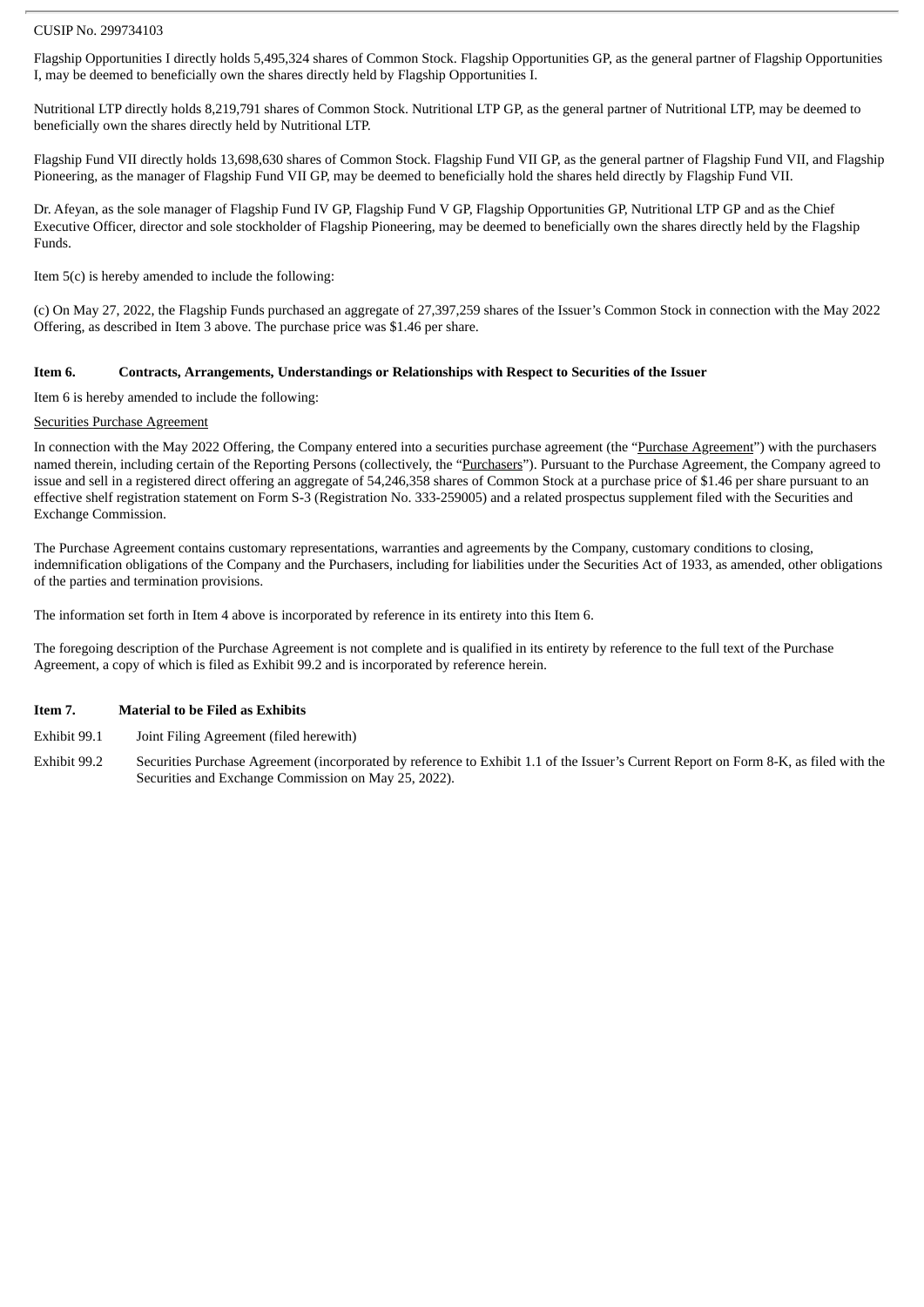#### **SIGNATURES**

After reasonable inquiry and to the best of my knowledge and belief, I certify that the information set forth in this statement is true, complete and correct.

Dated: June 1, 2022

#### FLAGSHIP VENTURELABS IV LLC

By: Flagship Ventures Fund IV, L.P.

By: Flagship Ventures Fund IV General Partner LLC

By: /s/ Noubar B. Afeyan, Ph.D. Name: Noubar B. Afeyan, Ph.D. Title: Manager

FLAGSHIP VENTURES FUND IV, L.P.

By: Flagship Ventures Fund IV General Partner LLC

By: /s/ Noubar B. Afeyan, Ph.D. Name: Noubar B. Afeyan, Ph.D. Title: Manager

FLAGSHIP VENTURES FUND IV-RX, L.P.

By: Flagship Ventures Fund IV General Partner LLC

By: /s/ Noubar B. Afeyan, Ph.D. Name: Noubar B. Afeyan, Ph.D. Title: Manager

FLAGSHIP VENTURES FUND IV GENERAL PARTNER LLC

By: /s/ Noubar B. Afeyan, Ph.D. Name: Noubar B. Afeyan, Ph.D. Title: Manager

FLAGSHIP VENTURELABS V LLC

By: Flagship VentureLabs V Manager LLC

By: Flagship Pioneering, Inc.

By: /s/ Noubar B. Afeyan, Ph.D. Name: Noubar B. Afeyan, Ph.D.

Title: Chief Executive Officer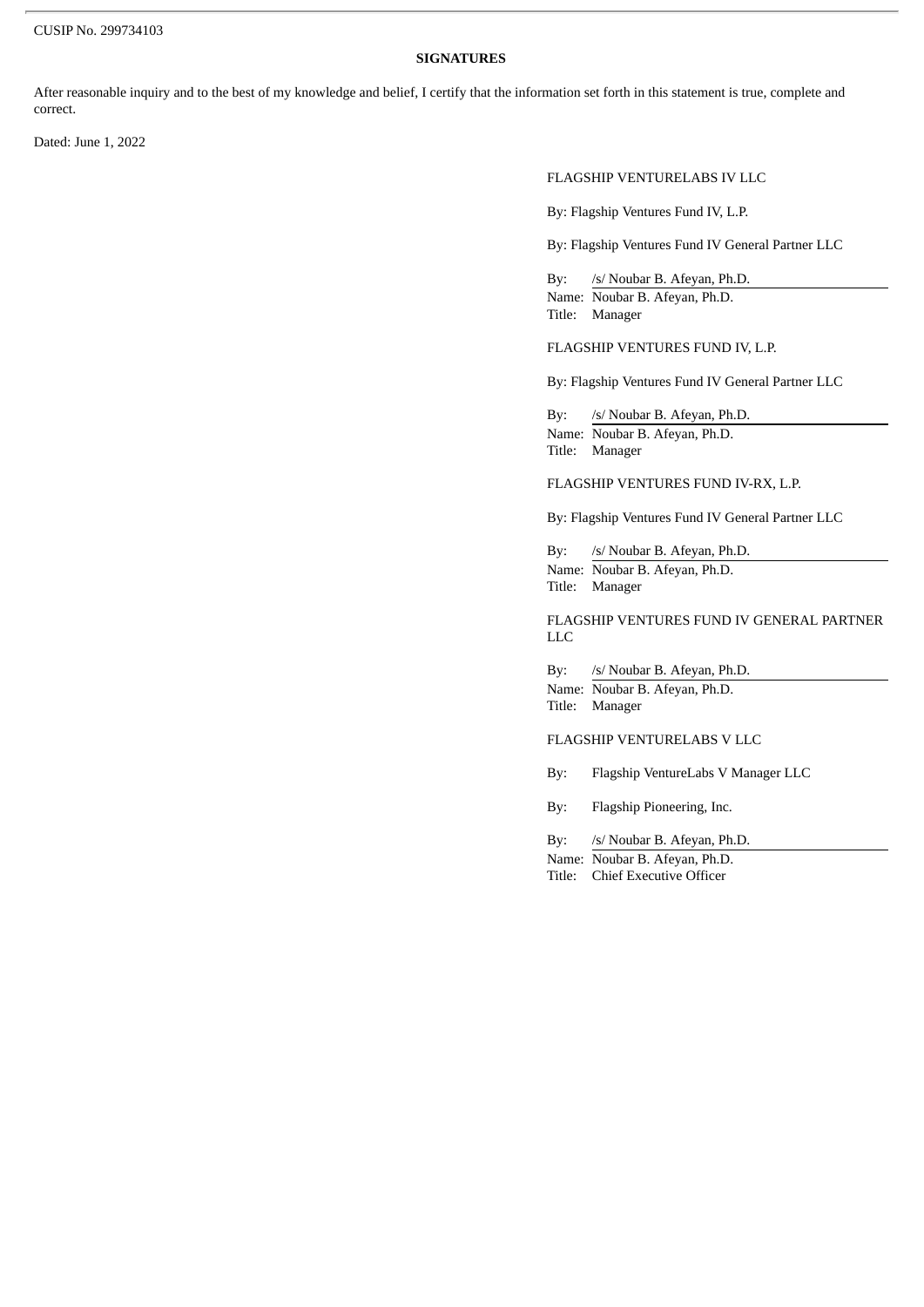#### FLAGSHIP VENTURELABS V MANAGER LLC

By: Flagship Pioneering, Inc.

By: /s/ Noubar B. Afeyan, Ph.D. Name: Noubar B. Afeyan, Ph.D. Title: Chief Executive Officer

## FLAGSHIP VENTURES FUND V, L.P.

By: Flagship Ventures Fund V General Partner LLC

By: /s/ Noubar B. Afeyan, Ph.D. Name: Noubar B. Afeyan, Ph.D. Title: Manager

#### FLAGSHIP V VENTURLABs RX FUND, L.P.

By: Flagship Ventures Fund V General Partner LLC

By: /s/ Noubar B. Afeyan, Ph.D. Name: Noubar B. Afeyan, Ph.D. Title: Manager

#### NUTRITIONAL HEALTH SIDE FUND, L.P.

By: Flagship Ventures Fund V General Partner LLC

By: /s/ Noubar B. Afeyan, Ph.D. Name: Noubar B. Afeyan, Ph.D. Title: Manager

NUTRITIONAL HEALTH DISRUPTIVE INNOVATION FUND, L.P.

By: Flagship Ventures Fund V General Partner LLC

By: /s/ Noubar B. Afeyan, Ph.D.

Name: Noubar B. Afeyan, Ph.D. Title: Manager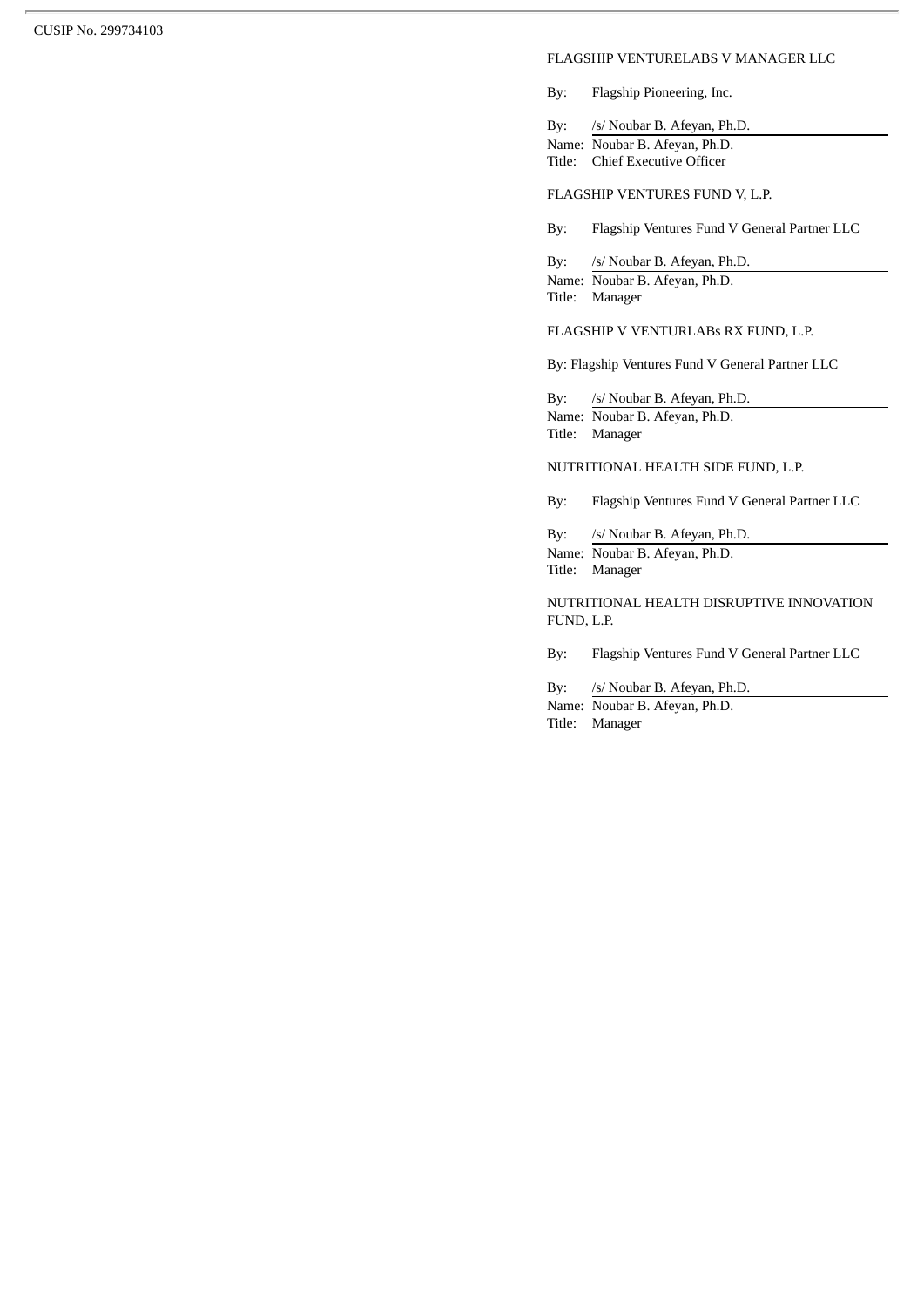#### FLAGSHIP VENTURES FUND V GENERAL PARTNER LLC

By: /s/ Noubar B. Afeyan, Ph.D. Name: Noubar B. Afeyan, Ph.D.

Title: Manager

#### FLAGSHIP VENTURES OPPORTUNITIES FUND I, L.P.

By: Flagship Ventures Opportunities Fund I General Partner LLC

By: /s/ Noubar B. Afeyan, Ph.D.

Name: Noubar B. Afeyan, Ph.D. Title: Manager

FLAGSHIP VENTURES OPPORTUNITIES FUND I GENERAL PARTNER LLC

By: /s/ Noubar B. Afeyan, Ph.D.

Name: Noubar B. Afeyan, Ph.D. Title: Manager

## NUTRITIONAL HEALTH LTP FUND, L.P.

By: Nutritional Health LTP Fund General Partner LLC

By: /s/ Noubar B. Afeyan, Ph.D. Name: Noubar B. Afeyan, Ph.D. Title: Manager

#### NUTRITIONAL HEALTH LTP FUND GENERAL PARTNER LLC

By: /s/ Noubar B. Afeyan, Ph.D. Name: Noubar B. Afeyan, Ph.D. Title: Manager

#### FLAGSHIP PIONEERING FUND VII, L.P.

By: Flagship Pioneering Fund VII General Partner LLC

By: Flagship Pioneering, Inc.

By: /s/ Noubar B. Afeyan, Ph.D.

Name: Noubar B. Afeyan, Ph.D. Title: Chief Executive Officer

FLAGSHIP PIONEERING FUND VII GENERAL PARTNER LLC

By: Flagship Pioneering, Inc.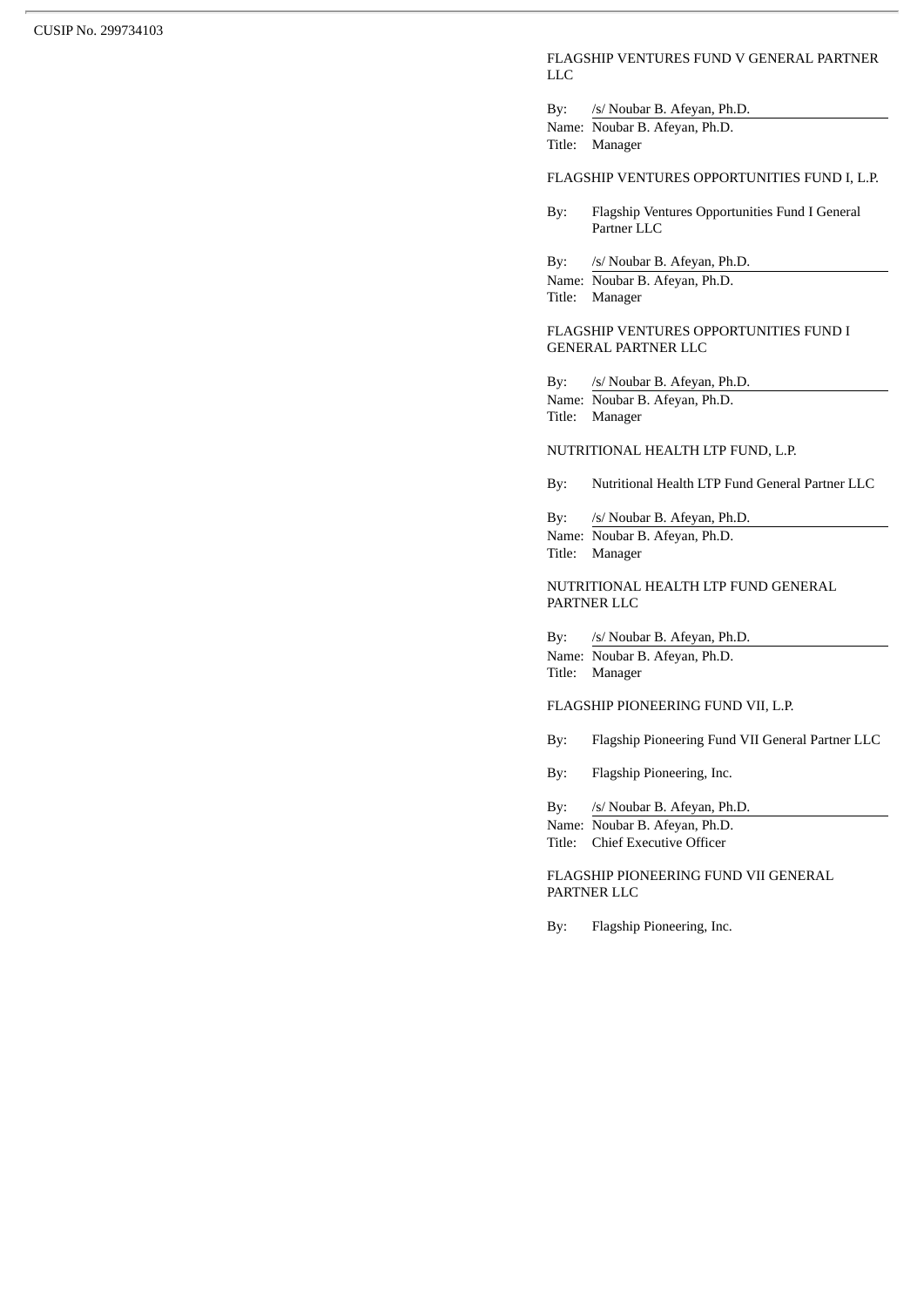By:  $/2$ s/ Noubar B. Afeyan, Ph.D.

Name: Noubar B. Afeyan, Ph.D. Title: Chief Executive Officer

FLAGSHIP PIONEERING, INC.

By: /s/ Noubar B. Afeyan, Ph.D.

Name: Noubar B. Afeyan, Ph.D. Title: Chief Executive Officer

/s/ Noubar B. Afeyan, Ph.D.

NOUBAR B. AFEYAN, PH.D.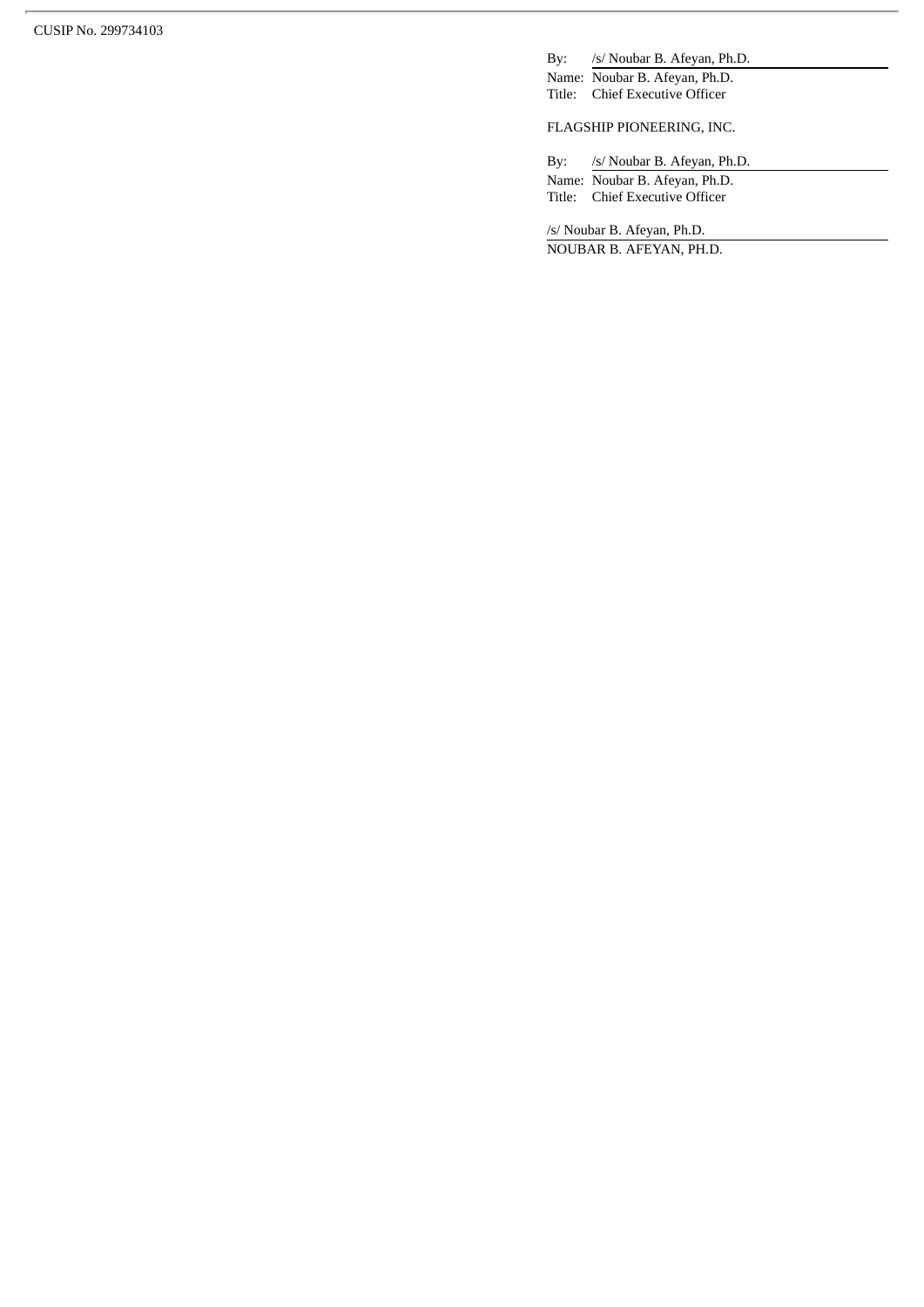## **JOINT FILING AGREEMENT**

The persons below hereby agree that the Schedule 13D to which this agreement is attached as an exhibit, as well as all future amendments to such Schedule 13D, shall be filed jointly on behalf of each of them. This agreement is intended to satisfy the requirements of Rule 13d-1(k)(1)(iii) under the Securities Exchange Act of 1934.

Dated: June 1, 2022

FLAGSHIP VENTURELABS IV LLC

By: Flagship Ventures Fund IV, L.P.

By: Flagship Ventures Fund IV General Partner LLC

By: /s/ Noubar B. Afeyan, Ph.D. Name: Noubar B. Afeyan, Ph.D. Title: Manager

FLAGSHIP VENTURES FUND IV, L.P.

By: Flagship Ventures Fund IV General Partner LLC

By: /s/ Noubar B. Afeyan, Ph.D. Name: Noubar B. Afeyan, Ph.D. Title: Manager

FLAGSHIP VENTURES FUND IV-RX, L.P.

By: Flagship Ventures Fund IV General Partner LLC

By: /s/ Noubar B. Afeyan, Ph.D. Name: Noubar B. Afeyan, Ph.D. Title: Manager

FLAGSHIP VENTURES FUND IV GENERAL PARTNER LLC

By: /s/ Noubar B. Afeyan, Ph.D. Name: Noubar B. Afeyan, Ph.D. Title: Manager

FLAGSHIP VENTURELABS V LLC

By: Flagship VentureLabs V Manager LLC

By: Flagship Pioneering, Inc.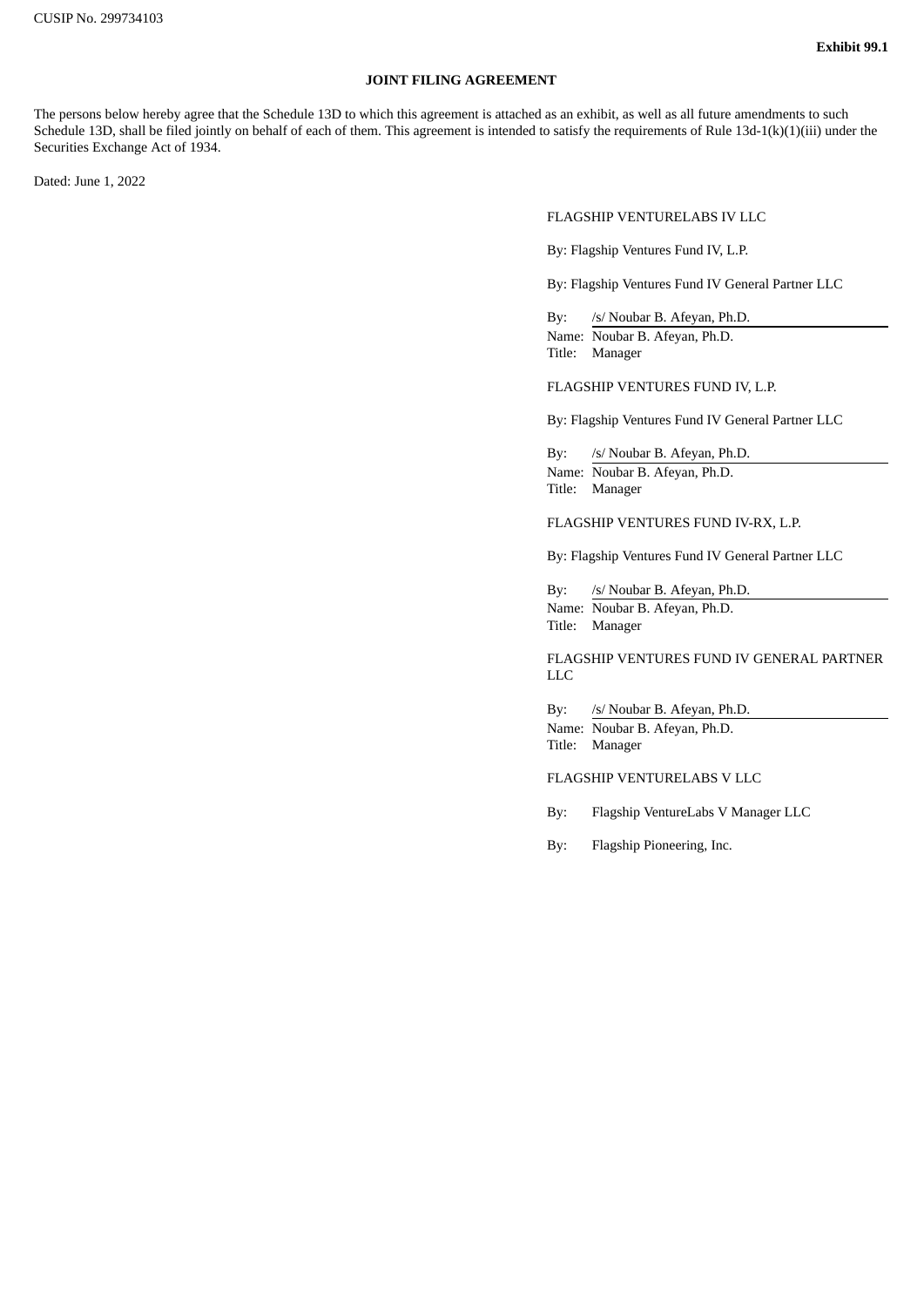By: /s/ Noubar B. Afeyan, Ph.D.

Name: Noubar B. Afeyan, Ph.D. Title: Chief Executive Officer

## FLAGSHIP VENTURELABS V MANAGER LLC

By: Flagship Pioneering, Inc.

By: /s/ Noubar B. Afeyan, Ph.D. Name: Noubar B. Afeyan, Ph.D. Title: Chief Executive Officer

#### FLAGSHIP VENTURES FUND V, L.P.

By: Flagship Ventures Fund V General Partner LLC

By: /s/ Noubar B. Afeyan, Ph.D. Name: Noubar B. Afeyan, Ph.D. Title: Manager

#### FLAGSHIP V VENTURLABs RX FUND, L.P.

By: Flagship Ventures Fund V General Partner LLC

By: /s/ Noubar B. Afeyan, Ph.D. Name: Noubar B. Afeyan, Ph.D. Title: Manager

#### NUTRITIONAL HEALTH SIDE FUND, L.P.

By: Flagship Ventures Fund V General Partner LLC

By: /s/ Noubar B. Afeyan, Ph.D. Name: Noubar B. Afeyan, Ph.D. Title: Manager

NUTRITIONAL HEALTH DISRUPTIVE INNOVATION FUND, L.P.

By: Flagship Ventures Fund V General Partner LLC

By: /s/ Noubar B. Afeyan, Ph.D.

Name: Noubar B. Afeyan, Ph.D. Title: Manager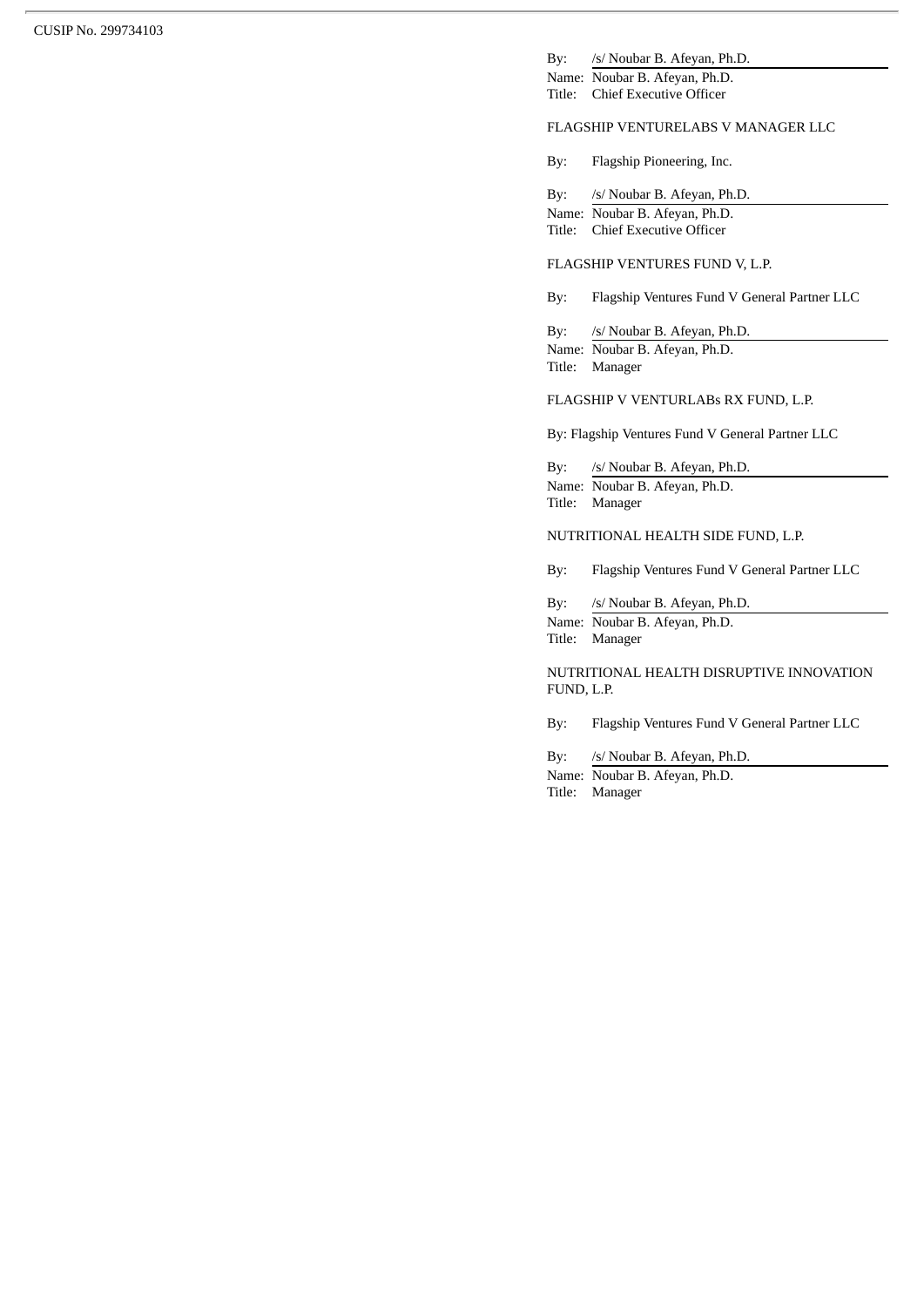#### FLAGSHIP VENTURES FUND V GENERAL PARTNER LLC

By: /s/ Noubar B. Afeyan, Ph.D. Name: Noubar B. Afeyan, Ph.D.

Title: Manager

#### FLAGSHIP VENTURES OPPORTUNITIES FUND I, L.P.

By: Flagship Ventures Opportunities Fund I General Partner LLC

By: /s/ Noubar B. Afeyan, Ph.D.

Name: Noubar B. Afeyan, Ph.D. Title: Manager

FLAGSHIP VENTURES OPPORTUNITIES FUND I GENERAL PARTNER LLC

By: /s/ Noubar B. Afeyan, Ph.D.

Name: Noubar B. Afeyan, Ph.D. Title: Manager

## NUTRITIONAL HEALTH LTP FUND, L.P.

By: Nutritional Health LTP Fund General Partner LLC

By: /s/ Noubar B. Afeyan, Ph.D. Name: Noubar B. Afeyan, Ph.D. Title: Manager

## NUTRITIONAL HEALTH LTP FUND GENERAL PARTNER LLC

By: /s/ Noubar B. Afeyan, Ph.D. Name: Noubar B. Afeyan, Ph.D. Title: Manager

## FLAGSHIP PIONEERING FUND VII, L.P.

- By: Flagship Pioneering Fund VII General Partner LLC
- By: Flagship Pioneering, Inc.

By: /s/ Noubar B. Afeyan, Ph.D.

Name: Noubar B. Afeyan, Ph.D. Title: Chief Executive Officer